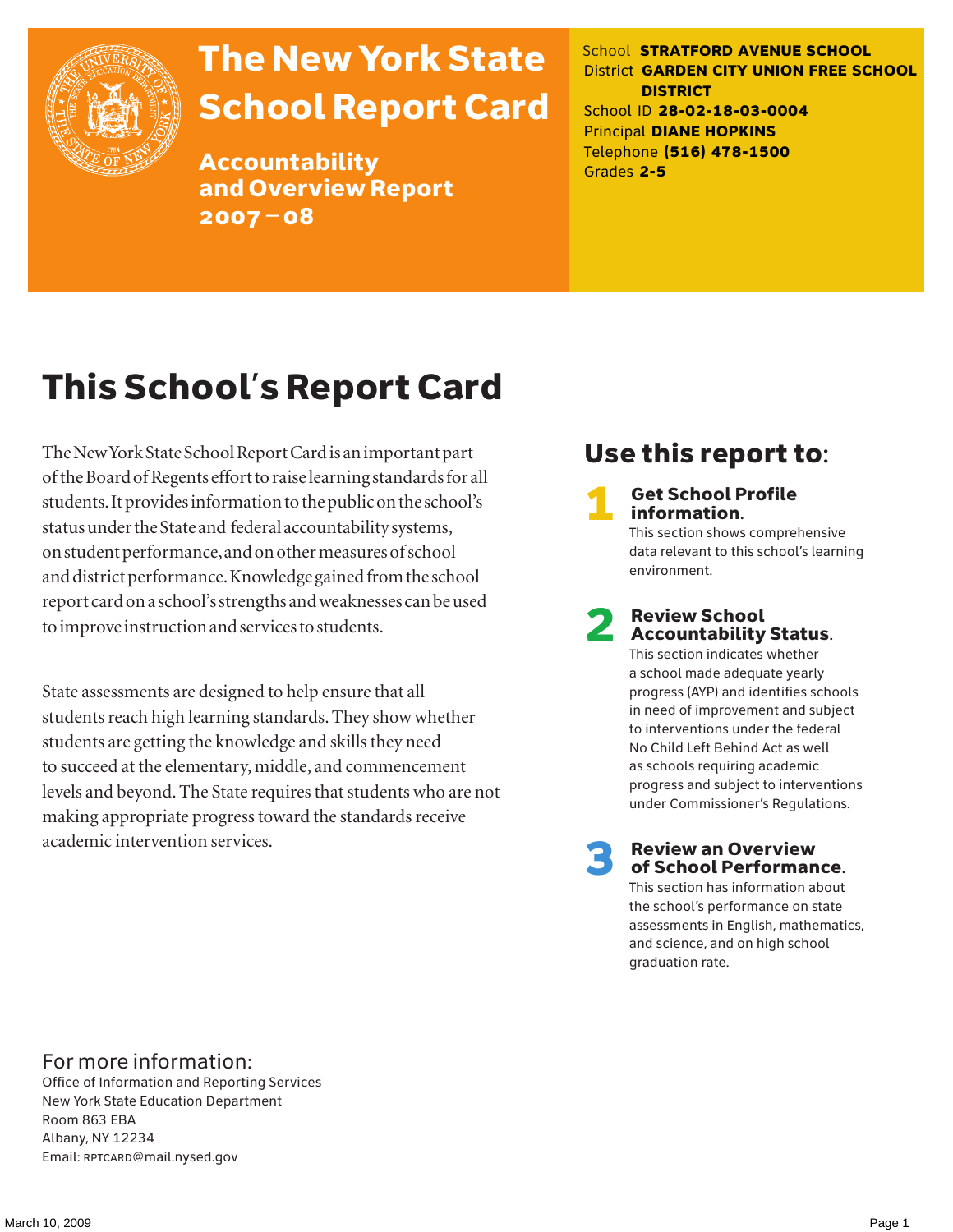### School Profile

This section shows comprehensive data relevant to this school's learning environment, including information about enrollment, average class size, and teacher qualifications.

### Enrollment

|                            | $2005 - 06$ | $2006 - 07$ | $2007 - 08$ |
|----------------------------|-------------|-------------|-------------|
| Pre-K                      | 0           | 0           | 0           |
| Kindergarten               | 0           | 0           | 0           |
| Grade 1                    | 0           | 0           | 0           |
| Grade 2                    | 173         | 169         | 192         |
| Grade 3                    | 188         | 179         | 175         |
| Grade 4                    | 198         | 193         | 174         |
| Grade 5                    | 187         | 200         | 194         |
| Grade 6                    | 0           | 0           | 0           |
| <b>Ungraded Elementary</b> | 0           | 0           | 0           |
| Grade 7                    | 0           | 0           | 0           |
| Grade 8                    | 0           | 0           | 0           |
| Grade 9                    | 0           | 0           | 0           |
| Grade 10                   | 0           | 0           | 0           |
| Grade 11                   | 0           | 0           | 0           |
| Grade 12                   | 0           | 0           | 0           |
| <b>Ungraded Secondary</b>  | 0           | 0           | 0           |
| Total K-12                 | 746         | 741         | 735         |

### Enrollment Information

*Enrollment* counts are as of Basic Educational Data System (BEDS) day, which is typically the first Wednesday of October of the school year. Students who attend BOCES programs on a part-time basis are included in a school's enrollment. Students who attend BOCES on a full-time basis or who are placed full time by the district in an out-of-district placement are not included in a school's enrollment. Students classified by schools as "pre-first" are included in first grade counts.

### Average Class Size

|                       | $2005 - 06$ | $2006 - 07$ | $2007 - 08$ |
|-----------------------|-------------|-------------|-------------|
| <b>Common Branch</b>  | 23          | 23          | 23          |
| Grade 8               |             |             |             |
| English               |             |             |             |
| <b>Mathematics</b>    |             |             |             |
| Science               |             |             |             |
| <b>Social Studies</b> |             |             |             |
| Grade 10              |             |             |             |
| English               |             |             |             |
| <b>Mathematics</b>    |             |             |             |
| Science               |             |             |             |
| <b>Social Studies</b> |             |             |             |

### Average Class Size Information

*Average Class Size* is the total registration in specified classes divided by the number of those classes with registration. *Common Branch* refers to self-contained classes in Grades 1–6.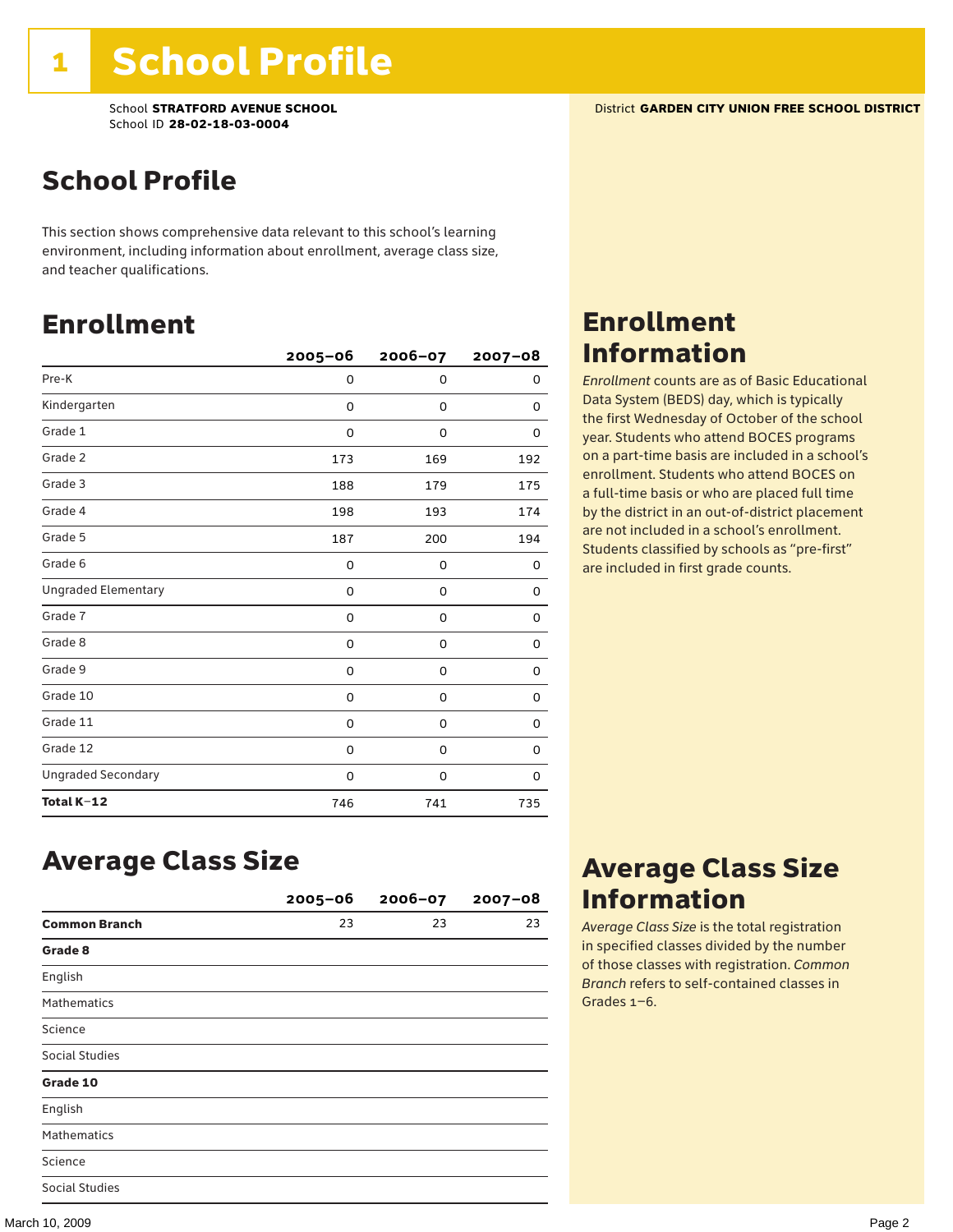### Demographic Factors

|                                                    |                | $2005 - 06$ | 2006-07 |     | $2007 - 08$ |      |
|----------------------------------------------------|----------------|-------------|---------|-----|-------------|------|
|                                                    | #              | %           | #       | %   | #           | $\%$ |
| Eligible for Free Lunch                            | 0              | 0%          | 0       | 0%  | 0           | 0%   |
| Reduced-Price Lunch                                | 0              | 0%          | 0       | 0%  | 0           | 0%   |
| Student Stability*                                 |                | 99%         |         | 98% |             | 97%  |
| Limited English Proficient                         | 3              | 0%          | 1       | 0%  | 6           | 1%   |
| <b>Racial/Ethnic Origin</b>                        |                |             |         |     |             |      |
| American Indian or Alaska Native                   | $\overline{2}$ | 0%          | 0       | 0%  | 0           | 0%   |
| <b>Black or African American</b>                   | $\mathbf{1}$   | 0%          | 2       | 0%  | 1           | 0%   |
| Hispanic or Latino                                 | 12             | 2%          | 10      | 1%  | 6           | 1%   |
| Asian or Native<br>Hawaiian/Other Pacific Islander | 11             | 1%          | 14      | 2%  | 18          | 2%   |
| White                                              | 720            | 97%         | 715     | 96% | 710         | 97%  |
| Multiracial**                                      | N/A            | N/A         | 0       | 0%  | 0           | 0%   |

\* Available only at the school level.

\*\* Multiracial enrollment data were not collected statewide in the 2005-06 school year.

### Attendance and Suspensions

|                            |   | $2004 - 05$   |   | $2005 - 06$ |   | $2006 - 07$ |  |
|----------------------------|---|---------------|---|-------------|---|-------------|--|
|                            | # | $\frac{0}{0}$ | # | $\%$        | # | %           |  |
| Annual Attendance Rate     |   | 97%           |   | 98%         |   | 98%         |  |
| <b>Student Suspensions</b> |   | 0%            |   | በ%          |   | 0%          |  |

### Demographic Factors Information

*Eligible for Free Lunch* and *Reduced*-*Price Lunch* percentages are determined by dividing the number of approved lunch applicants by the Basic Educational Data System (BEDS) enrollment in full-day Kindergarten through Grade 12. *Eligible for Free Lunch* and *Limited English Proficient* counts are used to determine *Similar Schools* groupings within a *Need*/*Resource Capacity* category. *Student Stability* is the percentage of students in the highest grade in a school who were also enrolled in that school at any time during the previous school year. (For example, if School A, which serves Grades 6–8, has 100 students enrolled in Grade 8 this year, and 92 of those 100 students were also enrolled in School A last year, the stability rate for the school is 92 percent.)

### Attendance and Suspensions Information

*Annual Attendance Rate* is determined by dividing the school's total actual attendance by the total possible attendance for a school year. A school's actual attendance is the sum of the number of students in attendance on each day the school was open during the school year. Possible attendance is the sum of the number of enrolled students who should have been in attendance on each day the school was open during the school year. *Student Suspension* rate is determined by dividing the number of students who were suspended from school (not including in-school suspensions) for one full day or longer anytime during the school year by the Basic Educational Data System (BEDS) day enrollments for that school year. A student is counted only once, regardless of whether the student was suspended one or more times during the school year.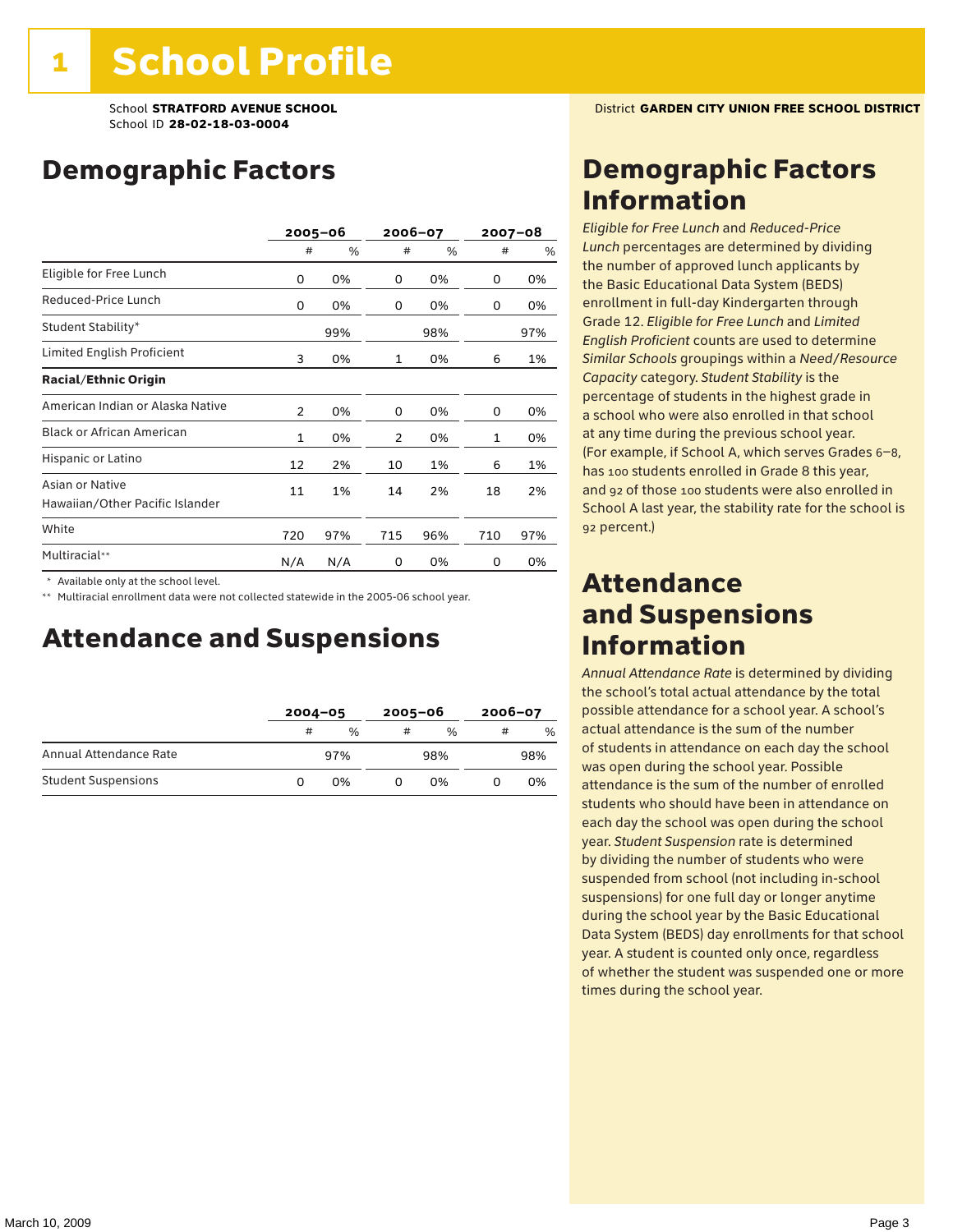### Teacher Qualifications

|                                                                        | $2005 - 06$ | $2006 - 07$ | $2007 - 08$ |
|------------------------------------------------------------------------|-------------|-------------|-------------|
| <b>Total Number of Teachers</b>                                        | 47          | 48          | 49          |
| Percent with No Valid<br>Teaching Certificate                          | 0%          | 0%          | 0%          |
| Percent Teaching Out<br>of Certification                               | 0%          | 0%          | 0%          |
| Percent with Fewer Than<br>Three Years of Experience                   | 21%         | 8%          | 4%          |
| Percentage with Master's Degree<br>Plus 30 Hours or Doctorate          | 26%         | 25%         | 27%         |
| <b>Total Number of Core Classes</b>                                    | 188         | 59          | 64          |
| Percent Not Taught by<br><b>Highly Qualified Teachers</b>              | 0%          | 0%          | 0%          |
| <b>Total Number of Classes</b>                                         | 84          | 84          | 86          |
| Percent Taught by Teachers Without<br><b>Appropriate Certification</b> | 0%          | 0%          | 0%          |

### Teacher Turnover Rate

|                                                                       | $2004 - 05$ | 2005-06 | 2006-07 |
|-----------------------------------------------------------------------|-------------|---------|---------|
| Turnover Rate of Teachers with Fewer<br>than Five Years of Experience | 18%         | በ%      | 13%     |
| Turnover Rate of All Teachers                                         | 25%         | 11%     | 10%     |

### Staff Counts

|                                       | $2005 - 06$ | $2006 - 07$ | 2007-08 |
|---------------------------------------|-------------|-------------|---------|
| <b>Total Other Professional Staff</b> |             |             |         |
| Total Paraprofessionals*              | N/A         | N/A         | N/A     |
| <b>Assistant Principals</b>           |             |             |         |
| Principals                            |             |             |         |

\* Not available at the school level.

### Teacher Qualifications Information

The *Percent Teaching Out of Certification* is the percent doing so more than on an incidental basis; that is, the percent teaching for more than five periods per week outside certification.

*Core Classes* are primarily K-6 common branch, English, mathematics, science, social studies, art, music, and foreign languages. The number of K-6 common branch core classes is multiplied by five so that these core class counts are weighted the same as counts for middle- and secondary-level teachers who report five classes per day. To be *Highly Qualified*, a teacher must have at least a Bachelor's degree, be certified to teach in the subject area, and show subject matter competency.

### Teacher Turnover Rate Information

*Teacher Turnover Rate* for a specified school year is the number of teachers in that school year who were not teaching in the following school year divided by the number of teachers in the specified school year, expressed as a percentage.

### Staff Counts Information

*Other Professionals* includes administrators, guidance counselors, school nurses, psychologists, and other professionals who devote more than half of their time to non-teaching duties. Teachers who are shared between buildings within a district are reported on the district report only.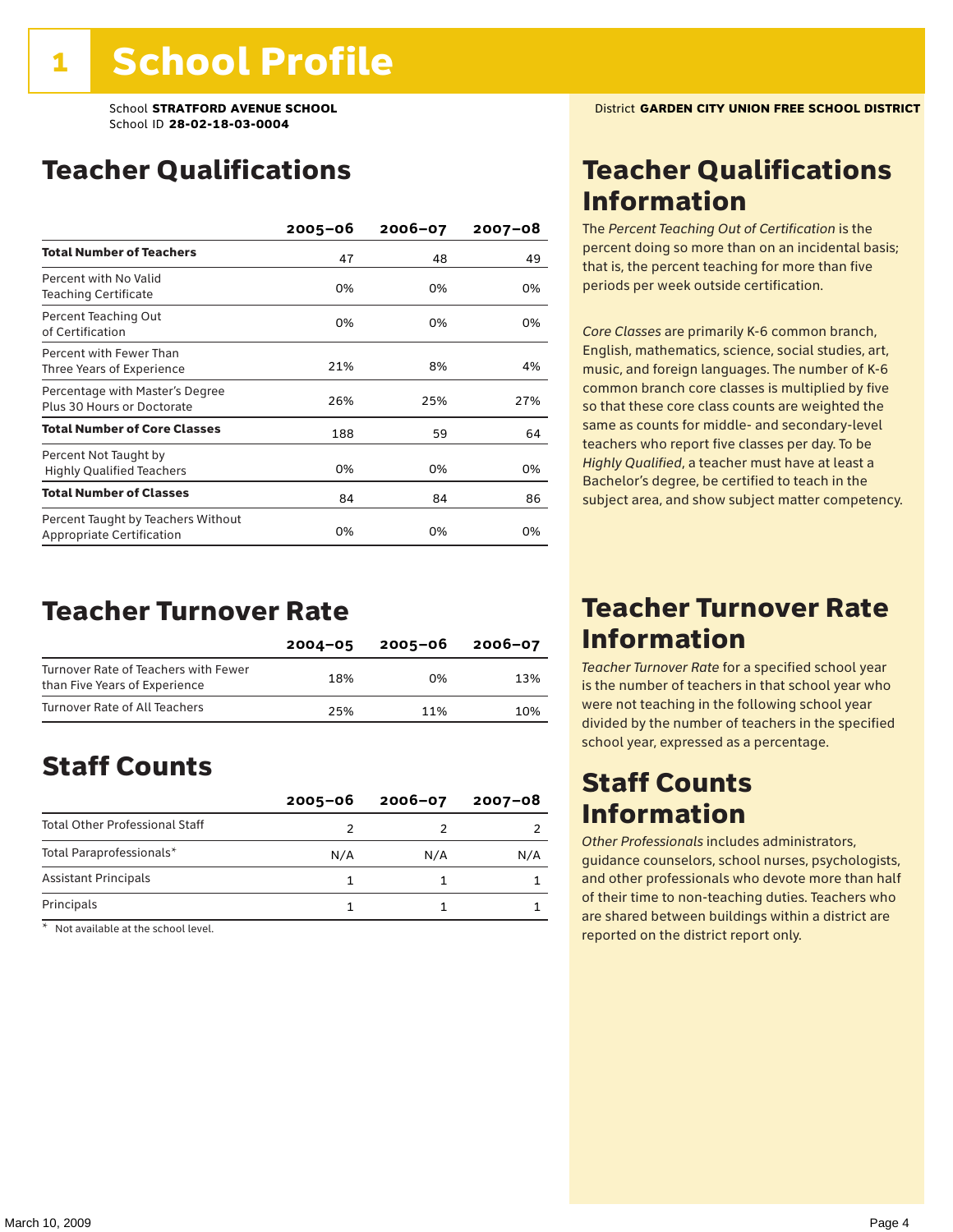### Understanding How Accountability Works in New York State

The federal No Child Left Behind (NCLB) Act requires that states develop and report on measures of student proficiency in 1) English language arts (ELA), in 2) mathematics, and on 3) a third indicator. In New York State in 2007–08, the third indicator is science at the elementary/middle level and graduation rate at the secondary level. Schools or districts that meet predefined goals on these measures are making Adequate Yearly Progress (AYP).



For more information about accountability in New York State, visit: www.emsc.nysed.gov/irts/accountability/home.shtml

#### 1 English Language Arts (ELA)

To make AYP in ELA, every accountability group must make AYP. For a group to make AYP, it must meet the participation *and* the performance criteria.

#### A Participation Criterion

At the elementary/middle level, 95 percent of Grades 3–8 students enrolled during the test administration period in each group with 40 or more students must be tested on the New York State Testing Program (NYSTP) in ELA or, if appropriate, the New York State English as a Second Language Achievement Test (NYSESLAT), or the New York State Alternate Assessment (NYSAA) in ELA. At the secondary level, 95 percent of seniors in 2007–08 in each accountability group with 40 or more students must have taken an English examination that meets the students' graduation requirement.

#### B Performance Criterion

At the elementary/middle level, the Performance Index (PI) of each group with 30 or more continuously enrolled tested students must equal or exceed its Effective Annual Measurable Objective (AMO) or the group must make Safe Harbor. (NYSESLAT is used only for participation.) At the secondary level, the PI of each group in the 2004 cohort with 30 or more members must equal or exceed its Effective AMO or the group must make Safe Harbor. To make Safe Harbor, the PI of the group must equal or exceed its Safe Harbor Target and the group must qualify for Safe Harbor using the third indicator, science or graduation rate.

#### 2 Mathematics

The same criteria for making AYP in ELA apply to mathematics. At the elementary/middle level, the measures used to determine AYP are the NYSTP and the NYSAA in mathematics. At the secondary level, the measures are mathematics examinations that meet the students' graduation requirement.

#### 3 Third Indicator

In addition to English language arts and mathematics, the school must also make AYP in a third area of achievement. This means meeting the criteria in science at the elementary/middle level and the criteria in graduation rate at the secondary level.

Elementary/Middle-Level Science: To make AYP, the All Students group must meet the participation criterion *and* the performance criterion.

#### A Participation Criterion

Eighty percent of students in Grades 4 and/or 8 enrolled during the test administration period in the All Students group, if it has 40 or more students, must be tested on an accountability measure. In Grade 4, the measures are the Grade 4 elementary-level science test and the Grade 4 NYSAA in science. In Grade 8 science, the measures are the Grade 8 middle-level science test, Regents science examinations, and the Grade 8 NYSAA in science.

#### B Performance Criterion

The PI of the All Students group must equal or exceed the State Science Standard (100) or the Science Progress Target.

Qualifying for Safe Harbor in Elementary/Middle-Level ELA and Math: To qualify, the PI must equal or exceed the State Science Standard or the Science Progress Target in elementary/middle-level science for that group.

Secondary-Level Graduation Rate: For a school to make AYP in graduation rate, the percent of students in the 2003 graduation-rate total cohort in the All Students group earning a high school diploma by August 31, 2007 must equal or exceed the Graduation-Rate Standard (55%) or the Graduation-Rate Progress Target.

Qualifying for Safe Harbor in Secondary-Level ELA and Math: To qualify, the percent of the 2003 graduation-rate total cohort earning a local diploma by August 31, 2007 must equal or exceed the Graduation-Rate Standard (55%) or the Graduation-Rate Progress Target for that group.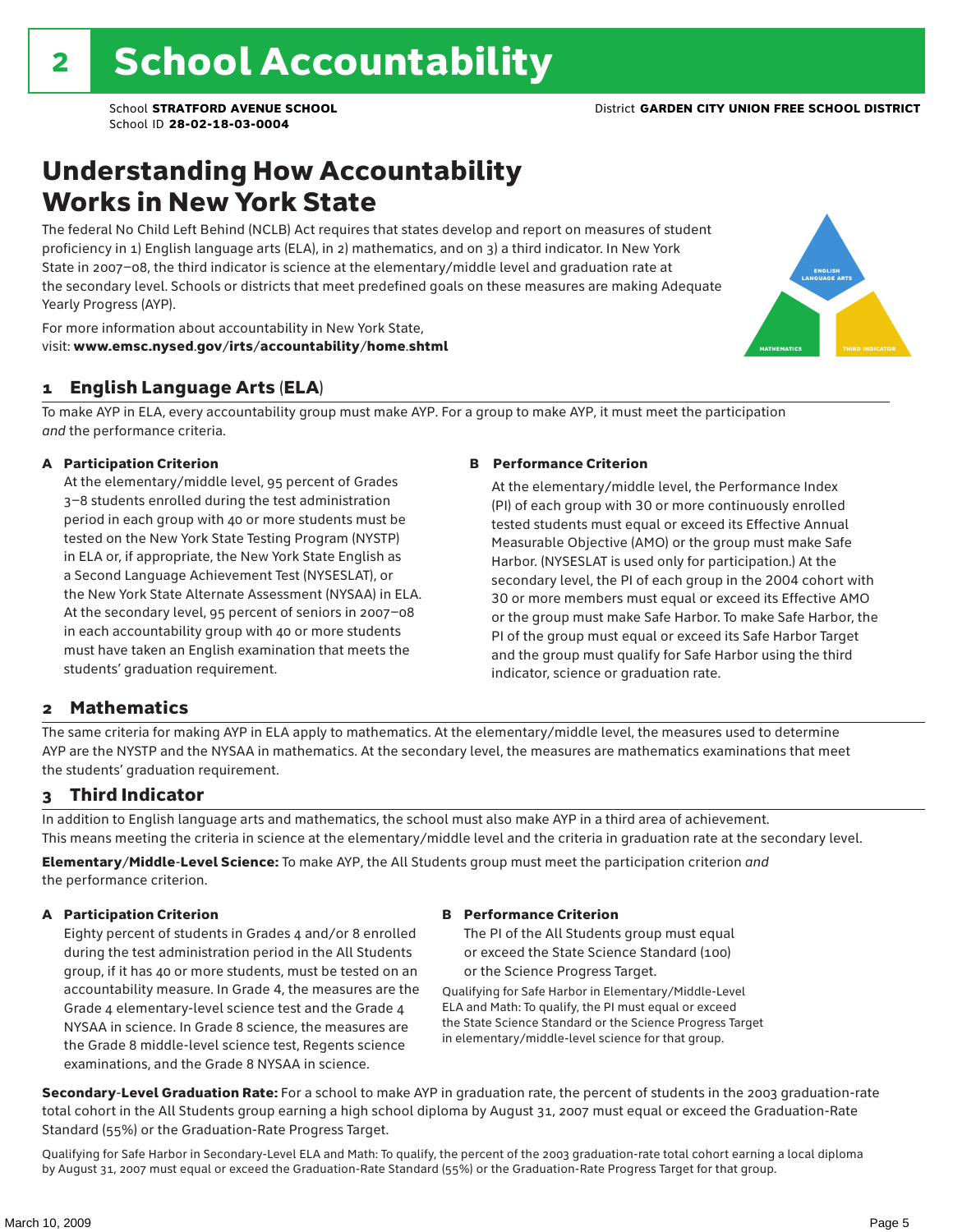# Useful Terms for Understanding Accountability

#### Accountability Cohort for English and Mathematics

The 2004 school accountability cohort consists of all students who first entered Grade 9 anywhere in the 2004–05 school year, and all ungraded students with disabilities who reached their seventeenth birthday in the 2004–05 school year, who were enrolled on October 3, 2007 and did not transfer to a diploma granting program. Students who earned a high school equivalency diploma or were enrolled in an approved high school equivalency preparation program on June 30, 2008, are not included in the 2004 school accountability cohort. The 2004 district accountability cohort consists of all students in each school accountability cohort plus students who transferred within the district after BEDS day plus students who were placed outside the district by the Committee on Special Education or district administrators and who met the other requirements for cohort membership. Cohort is defined in Section 100.2 (p) (16) of the Commissioner's Regulations.

#### Adequate Yearly Progress (AYP)

Adequate Yearly Progress (AYP) indicates satisfactory progress by a district or a school toward the goal of proficiency for all students.

#### Annual Measurable Objective (AMO)

The Annual Measurable Objective (AMO) is the Performance Index (PI) value that signifies that an accountability group is making satisfactory progress toward the goal that 100 percent of students will be proficient in the State's learning standards for English language arts and mathematics by 2013–14. The AMOs for each grade level will be increased as specified in CR100.2(p)(14) and will reach 200 in 2013–14. (See Effective AMO for further information.)

#### Continuously Enrolled Students

At the elementary/middle level, continuously enrolled students are those enrolled in the school or district on BEDS day (usually the first Wednesday in October) of the school year until the test administration period. At the secondary level, all students who meet the criteria for inclusion in the accountability cohort are considered to be continuously enrolled.

#### Effective Annual Measurable Objective (Effective AMO)

The Effective Annual Measurable Objective (Effective AMO) is the Performance Index (PI) value that each accountability group within a school or district is expected to achieve to make Adequate Yearly Progress (AYP). The Effective AMO is the lowest PI that an accountability group of a given size can achieve in a subject for the group's PI not to be considered significantly different from the AMO for that subject. If an accountability group's PI equals or exceeds the Effective AMO, it is considered to have made AYP. A more complete definition of Effective AMO and a table showing the PI values that each group size must equal or exceed to make AYP are available at www.emsc.nysed.gov/irts.

#### Graduation-Rate Total Cohort

This term is defined on the graduation-rate accountability page.

#### Performance Index (PI)

A Performance Index is a value from 0 to 200 that is assigned to an accountability group, indicating how that group performed on a required State test (or approved alternative) in English language arts, mathematics, or science. Student scores on the tests are converted to four performance levels, from Level 1 to Level 4. (See performance level definitions on the Overview Summary page.) At the elementary/middle level, the PI is calculated using the following equation:

100 × [(Count of Continuously Enrolled Tested Students Performing at Levels 2, 3, and 4 + the Count at Levels 3 and 4) ÷ Count of All Continuously Enrolled Tested Students]

At the secondary level, the PI is calculated using the following equation:

100 × [(Count of Cohort Members Performing at

Levels 2, 3, and 4 + the Count at Levels 3 and 4)  $\div$  Count of All Cohort Members]

A list of tests used to measure student performance for accountability is available at www.emsc.nysed.gov/irts.

#### Progress Target

For accountability groups below the State Standard in science or graduation rate, the Progress Target is an alternate method for making Adequate Yearly Progress (AYP) or qualifying for Safe Harbor in English language arts and mathematics based on improvement over the previous year's performance.

#### Safe Harbor

Safe Harbor provides an alternate means to demonstrate Adequate Yearly Progress (AYP) for accountability groups that do not achieve their Effective Annual Measurable Objectives (AMOs) in English or mathematics.

#### Safe Harbor Targets

The 2007–08 safe harbor targets were calculated using the following equation:

2006–07 PI + (200 – the 2006–07 PI) × 0.10

#### Science Progress Target

The elementary/middle-level 2007–08 Science Progress Target is calculated by adding one point to the 2006–07 PI. The 2008–09 Science Progress Target is calculated by adding one point to the 2007–08 PI. The 2007–08 target is provided for groups whose PI was below the State Science Standard in 2007–08.

#### Science Standard

The criterion value that represents a minimally satisfactory performance in science. In 2007–08, the State Science Standard at the elementary/middle level is a Performance Index (PI) of 100. The Commissioner may raise the State Science Standard at his discretion in future years.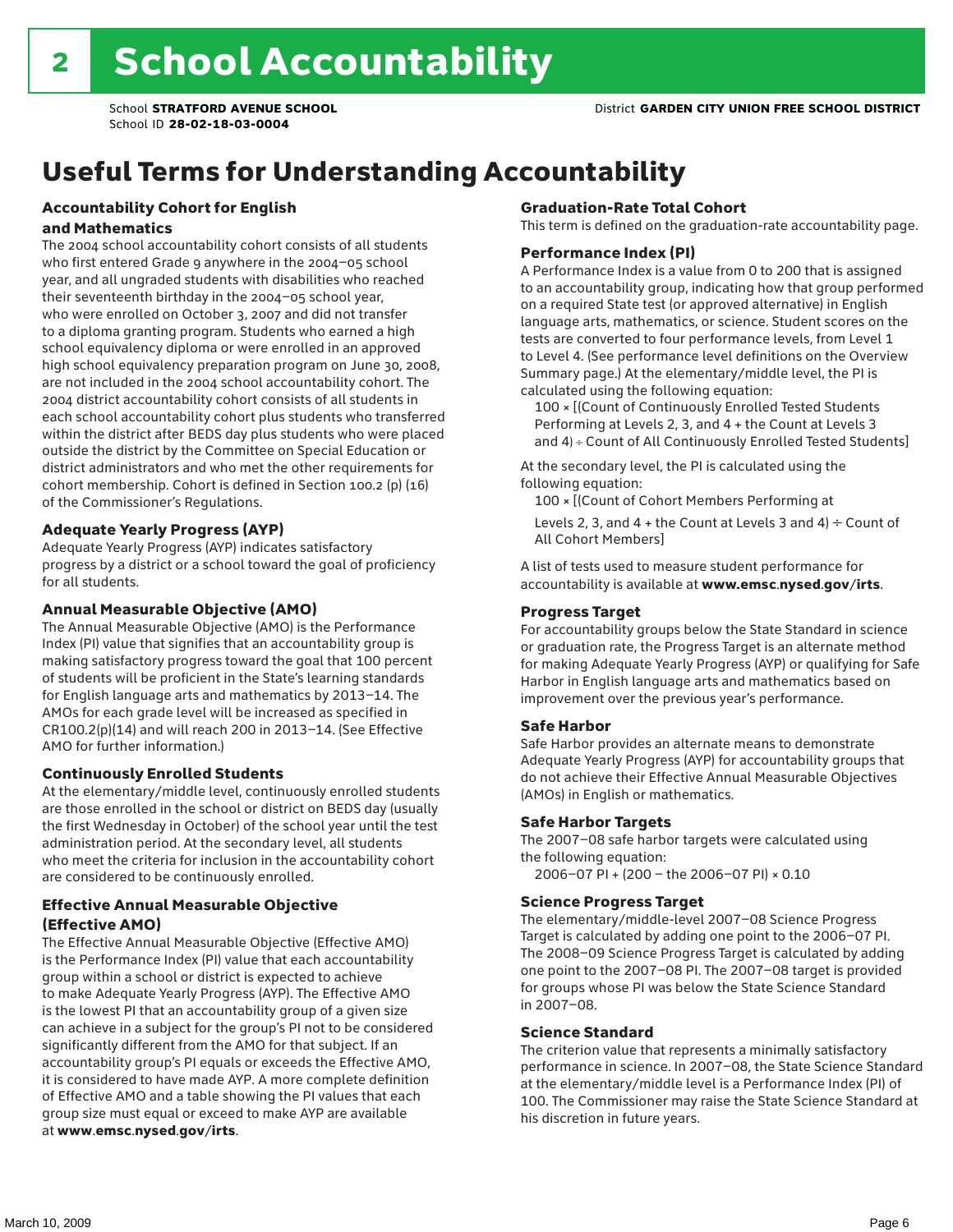### Understanding Your School Accountability Status

The list below defines the school status categories applied to each accountability measure under New York State's accountability system, which is divided into a Federal Title I component and a State component. Accountability measures for schools at the elementary/middle level are English language arts (ELA), mathematics, and science; at the secondary level, they are ELA, mathematics, and graduation rate. A school may be assigned a different status for different accountability measures. The overall status of a school is the status assigned to the school for the accountability measure with the most advanced designation in the hierarchy. If the school receives Title I funds, it is the most advanced designation in the Title I hierarchy, unless the school is in good standing under Title I but identified as SRAP under the State hierarchy. A school that does not receive Title I funding in a school year does not have a federal status in that year; however, all schools (except charter schools) receive a state status even if they do not receive Title I funding. Schools in improvement status under Title I must provide school choice for their students; those in need of improvement in year 2 and beyond must also provide Supplemental Education Services to eligible students. Other consequences for schools not in good standing can be found at: www.emsc.nysed.gov/irts/school-accountability/about.shtml.

| <b>Federal Title I Status</b><br>(Applies to all New York State schools receiving Title I funds)                                                                                                                                                                                                                | <b>New York State Status</b><br>(Applies to all New York State public schools except charter schools) |                                                                                                                                                                                                                                                                                                                 |  |  |  |
|-----------------------------------------------------------------------------------------------------------------------------------------------------------------------------------------------------------------------------------------------------------------------------------------------------------------|-------------------------------------------------------------------------------------------------------|-----------------------------------------------------------------------------------------------------------------------------------------------------------------------------------------------------------------------------------------------------------------------------------------------------------------|--|--|--|
| School in Good Standing<br>Restructuring, Restructuring, Requiring Academic Progress, or as a School Under Registration Review.                                                                                                                                                                                 |                                                                                                       | A school is considered to be in good standing if it has not been identified as a School in Need of Improvement, in Corrective Action, Planning for                                                                                                                                                              |  |  |  |
| School in Need of Improvement (Year 1)<br>A school that has not made AYP on the same accountability<br>measure for two consecutive years while receiving Title I funds<br>is considered a School in Need of Improvement (Year 1) for the<br>following year.                                                     |                                                                                                       | <b>School Requiring Academic Progress (Year 1)</b><br>A school that has not made AYP on the same accountability<br>measure for two consecutive years is considered a School<br>Requiring Academic Progress (Year 1) for the following year.                                                                     |  |  |  |
| <b>School in Need of Improvement (Year 2)</b><br>A School in Need of Improvement (Year 1) that does not make<br>AYP on the accountability measure for which it was identified<br>is considered a School in Need of Improvement (Year 2) for the<br>following year, if it continues to receive Title I funds.    |                                                                                                       | <b>School Requiring Academic Progress (Year 2)</b><br>A School Requiring Academic Progress (Year 1) that does not<br>make AYP on the accountability measure for which it was identified<br>is considered a School Requiring Academic Progress (Year 2) for<br>the following year.                               |  |  |  |
| <b>School in Corrective Action</b><br>A School in Need of Improvement (Year 2) that does not make<br>AYP on the accountability measure for which it was identified is<br>considered a School in Corrective Action for the following year,<br>if it continues to receive Title I funds.                          |                                                                                                       | <b>School Requiring Academic Progress (Year 3)</b><br>A School Requiring Academic Progress (Year 2) that does not<br>make AYP on the accountability measure for which it was identified<br>is considered a School Requiring Academic Progress (Year 3) for<br>the following year.                               |  |  |  |
| <b>School Planning for Restructuring</b><br>A School in Corrective Action that does not make AYP on the<br>accountability measure for which it was identified is considered<br>a School Planning for Restructuring for the following year, if it<br>continues to receive Title I funds.                         |                                                                                                       | <b>School Requiring Academic Progress (Year 4)</b><br>A School Requiring Academic Progress (Year 3) that does not<br>make AYP on the accountability measure for which it was identified<br>is considered a School Requiring Academic Progress (Year 4) for<br>the following year.                               |  |  |  |
| School Restructuring (Year 1)<br>A School Planning for Restructuring that does not make<br>AYP on the accountability measure for which it was identified is<br>considered a School Restructuring (Year 1) for the following year,<br>if it continues to receive Title I funds.                                  |                                                                                                       | <b>School Requiring Academic Progress (Year 5 and above)</b><br>A School Requiring Academic Progress (Year 4 and above) that does not<br>make AYP on the accountability measure for which it was identified is<br>considered a School Requiring Academic Progress (Year 5 and above) for<br>the following year. |  |  |  |
| <b>School Restructuring (Year 2 and above)</b><br>A School Restructuring (Year 1 and above) that does not make<br>AYP on the accountability measure for which it was identified<br>is considered a School Restructuring (Year 2 and above) for the<br>following year, if it continues to receive Title I funds. |                                                                                                       |                                                                                                                                                                                                                                                                                                                 |  |  |  |

Pending - A school's status is "Pending" if the school requires special evaluation procedures and they have not yet been completed.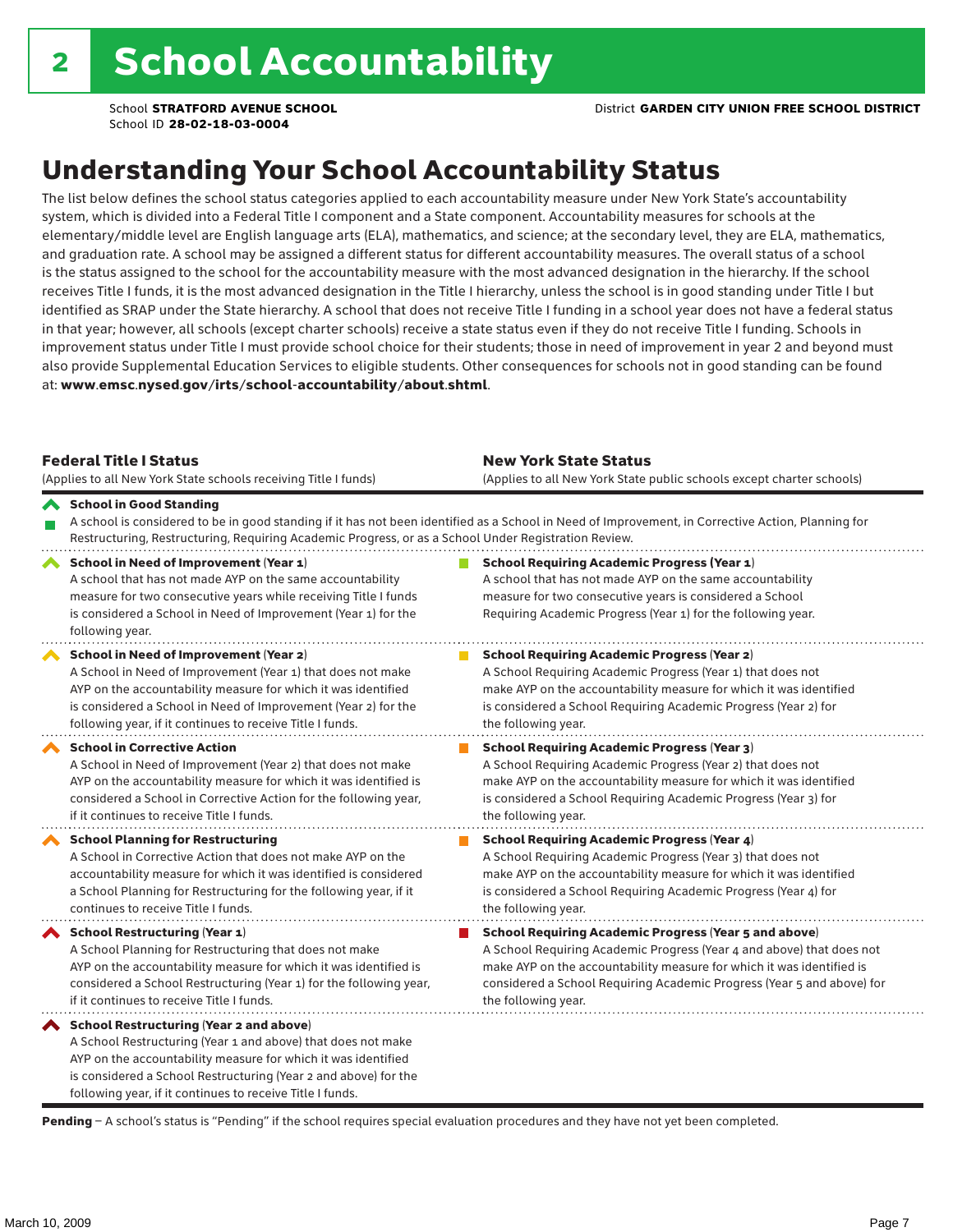# 2 School Accountability

School ID **28-02-18-03-0004**

### Summary

| <b>Overall Accountability</b> | <b>Good Standing</b>                                    |                                                                                                                                                                                                                                                                                                                                        |                        |             |  |  |  |  |
|-------------------------------|---------------------------------------------------------|----------------------------------------------------------------------------------------------------------------------------------------------------------------------------------------------------------------------------------------------------------------------------------------------------------------------------------------|------------------------|-------------|--|--|--|--|
| Status $(2008-09)$            |                                                         | <b>Elementary/Middle Level</b>                                                                                                                                                                                                                                                                                                         | <b>Secondary Level</b> |             |  |  |  |  |
|                               | <b>ELA</b>                                              | Good Standing                                                                                                                                                                                                                                                                                                                          | ELA                    |             |  |  |  |  |
|                               | Math<br>Good Standing                                   |                                                                                                                                                                                                                                                                                                                                        | Math                   |             |  |  |  |  |
|                               |                                                         | Science <a> Science</a> Science Science Science <a> Science <a> Science <a> Science <a> Science <a> Science <a> Science <a> Science <a> Science <a> Science <a> Science <a> Science <a<br></a<br> Science <a> Science <a<br <="" th=""><th><b>Graduation Rate</b></th><th></th></a<br></a></a></a></a></a></a></a></a></a></a></a></a> | <b>Graduation Rate</b> |             |  |  |  |  |
| <b>Title I Part A Funding</b> | <b>Years the School Received Title I Part A Funding</b> |                                                                                                                                                                                                                                                                                                                                        |                        |             |  |  |  |  |
|                               | $2006 - 07$                                             |                                                                                                                                                                                                                                                                                                                                        | $2007 - 08$            | $2008 - 09$ |  |  |  |  |
|                               | <b>NO</b>                                               |                                                                                                                                                                                                                                                                                                                                        | NO.                    | <b>YES</b>  |  |  |  |  |

#### On which accountability measures did this school make Adequate Yearly Progress (AYP) and which groups made AYP on each measure?

|                                                     | <b>Elementary/Middle Level</b> |               |               | <b>Secondary Level</b> |             |                        |  |
|-----------------------------------------------------|--------------------------------|---------------|---------------|------------------------|-------------|------------------------|--|
|                                                     | English                        |               |               | English                |             |                        |  |
| <b>Student Groups</b>                               | Language Arts                  | Mathematics   | Science       | Language Arts          | Mathematics | <b>Graduation Rate</b> |  |
| <b>All Students</b>                                 | V                              |               | V             |                        |             |                        |  |
| <b>Ethnicity</b>                                    |                                |               |               |                        |             |                        |  |
| American Indian or Alaska Native                    |                                |               |               |                        |             |                        |  |
| <b>Black or African American</b>                    |                                |               |               |                        |             |                        |  |
| Hispanic or Latino                                  |                                |               |               |                        |             |                        |  |
| Asian or Native Hawaiian/Other Pacific<br>Islander  |                                |               |               |                        |             |                        |  |
| White                                               | V                              | V             |               |                        |             |                        |  |
| Multiracial                                         |                                |               |               |                        |             |                        |  |
| <b>Other Groups</b>                                 |                                |               |               |                        |             |                        |  |
| <b>Students with Disabilities</b>                   | V                              | V             |               |                        |             |                        |  |
| Limited English Proficient                          |                                |               |               |                        |             |                        |  |
| <b>Economically Disadvantaged</b>                   |                                |               |               |                        |             |                        |  |
| <b>Student groups making</b><br>AYP in each subject | $\vee$ 3 of 3                  | $\vee$ 3 of 3 | $\vee$ 1 of 1 |                        |             |                        |  |

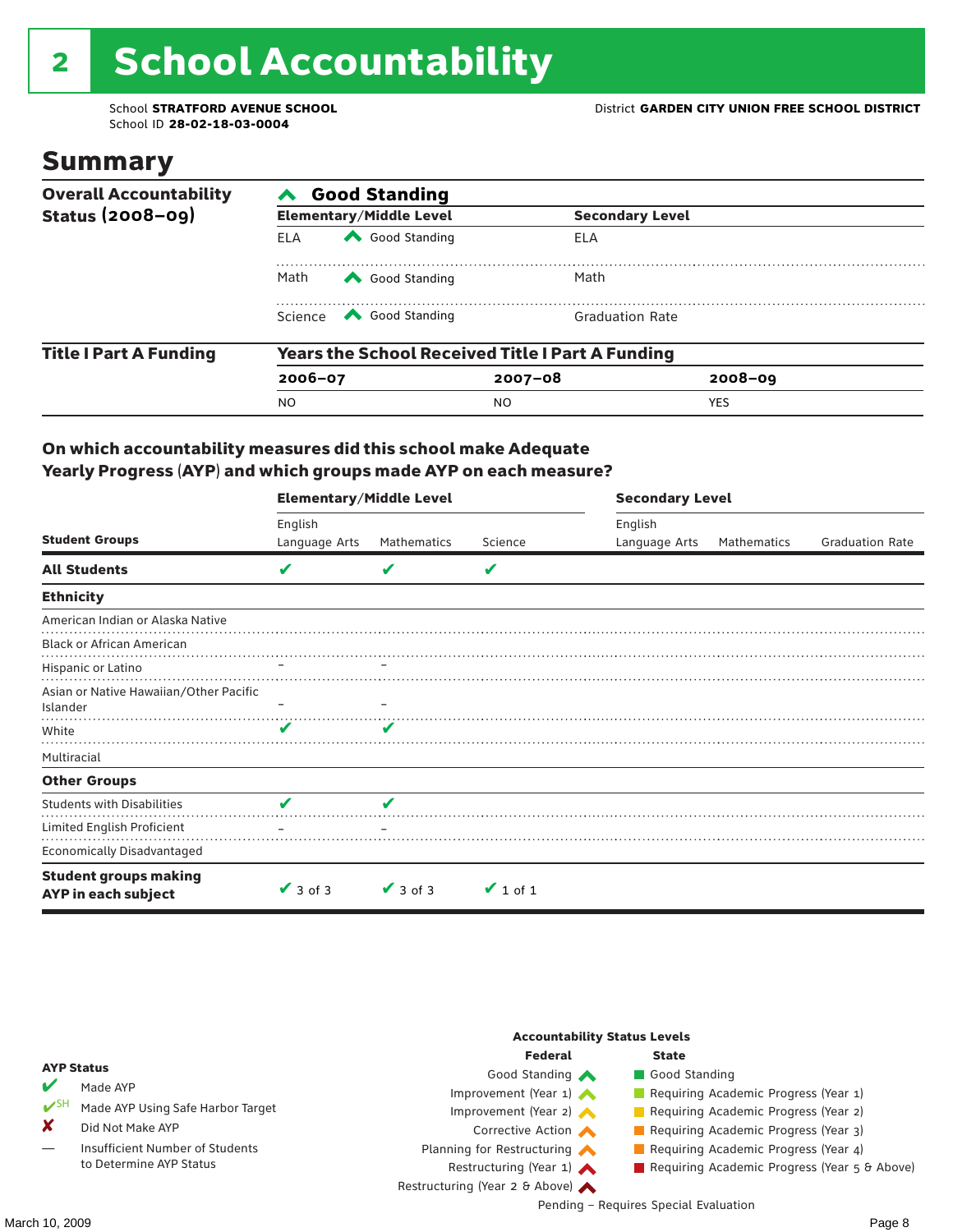### **Elementary/Middle-Level English Language Arts**

| <b>Accountability Status</b><br>for This Subject<br>$(2008 - 09)$ | ▰      | Good Standing                                          |
|-------------------------------------------------------------------|--------|--------------------------------------------------------|
| <b>Accountability Measures</b>                                    | 3 of 3 | Student groups making AYP in English language arts     |
|                                                                   |        | Made AYP                                               |
| <b>Prospective Status</b>                                         |        | This school will be in good standing in 2009-10. [101] |

#### How did students in each accountability group perform on **elementary/middle-level English language arts accountability measures?**

|                                                                   | Participation <sup>2</sup><br><b>AYP</b> |           |            |           | Test Performance <sup>3</sup> |           | <b>Performance Objectives</b> |         |  |
|-------------------------------------------------------------------|------------------------------------------|-----------|------------|-----------|-------------------------------|-----------|-------------------------------|---------|--|
| <b>Student Group</b>                                              |                                          | Met       | Percentage | Met       | Performance                   | Effective | Safe Harbor Target            |         |  |
| (Total: Continuous Enrollment) <sup>1</sup>                       | <b>Status</b>                            | Criterion | Tested     | Criterion | Index                         | AMO       | $2007 - 08$                   | 2008-09 |  |
| <b>All Students (543:542)</b>                                     | V                                        | V         | 100%       | V         | 196                           | 128       |                               |         |  |
| <b>Ethnicity</b>                                                  |                                          |           |            |           |                               |           |                               |         |  |
| American Indian or Alaska Native<br>(0:0)                         |                                          |           |            |           |                               |           |                               |         |  |
| <b>Black or African American</b><br>(0:0)                         |                                          |           |            |           |                               |           |                               |         |  |
| Hispanic or Latino <sup>(5:5)</sup>                               |                                          |           |            |           |                               |           |                               |         |  |
| Asian or Native Hawaiian/Other Pacific<br><b>Islander (12:11)</b> |                                          |           |            |           |                               |           |                               |         |  |
| White (526:526)                                                   | ✔                                        | ✔         | 100%       | ✔         | 196                           | 128       |                               |         |  |
| Multiracial (0:0)                                                 |                                          |           |            |           |                               |           |                               |         |  |
| <b>Other Groups</b>                                               |                                          |           |            |           |                               |           |                               |         |  |
| Students with Disabilities <sup>4</sup>                           |                                          |           |            |           |                               |           |                               |         |  |
| (53:53)                                                           |                                          | ✔         | 100%       | V         | 168                           | 120       |                               |         |  |
| Limited English Proficient <sup>5</sup>                           |                                          |           |            |           |                               |           |                               |         |  |
| (3:2)                                                             |                                          |           |            |           |                               |           |                               |         |  |
| <b>Economically Disadvantaged</b><br>(0:0)                        |                                          |           |            |           |                               |           |                               |         |  |
| <b>Final AYP Determination</b>                                    | $\vee$ 3 of 3                            |           |            |           |                               |           |                               |         |  |

#### **NOTES**

- $1$  These data show the count of students enrolled during the test administration period (used for Participation) followed by the count of continuously enrolled tested students (used for Performance). For accountability calculations,
- students who were excused from testing for medical reasons are not included in the enrollment count. <sup>2</sup> Groups with fewer than 40 students enrolled during the test administration period are not required to meet the participation criterion. If the participation rate of a group fell below 95 percent in 2007–08, the enrollment shown is the sum of 2006–07 and 2007–08 enrollments and the percent tested is the weighted average
- of the participation rates over those two years.<br><sup>3</sup> For schools with fewer than 30 continuously enrolled tested students in the All Students group in 2007–08, data for 2006–07 and 2007–08 were combined to determine counts and PIs. For schools with 30 or more continuously enrolled students in the All Students group in 2007–08, student groups with fewer than 30
- continuously enrolled tested students are not required to meet the performance criterion. <sup>4</sup> If the school failed to make AYP solely because of the performance of students with disabilities, met the 95% participation requirement for this group, and would meet or exceed the AMO for this subject if 34 points were added to the PI, then the school is considered to have made AYP for students with disabilities.
- $5$  If the count of LEP students is equal to or greater than 30, former LEP students are also included in the performance calculations.
- ‡ This student group did not make AYP in science; therefore, it did not qualify for Safe Harbor.
- Made AYP
	- Made AYP Using Safe Harbor Target
- X Did Not Make AYP
- Insufficient Number of Students to Determine AYP Status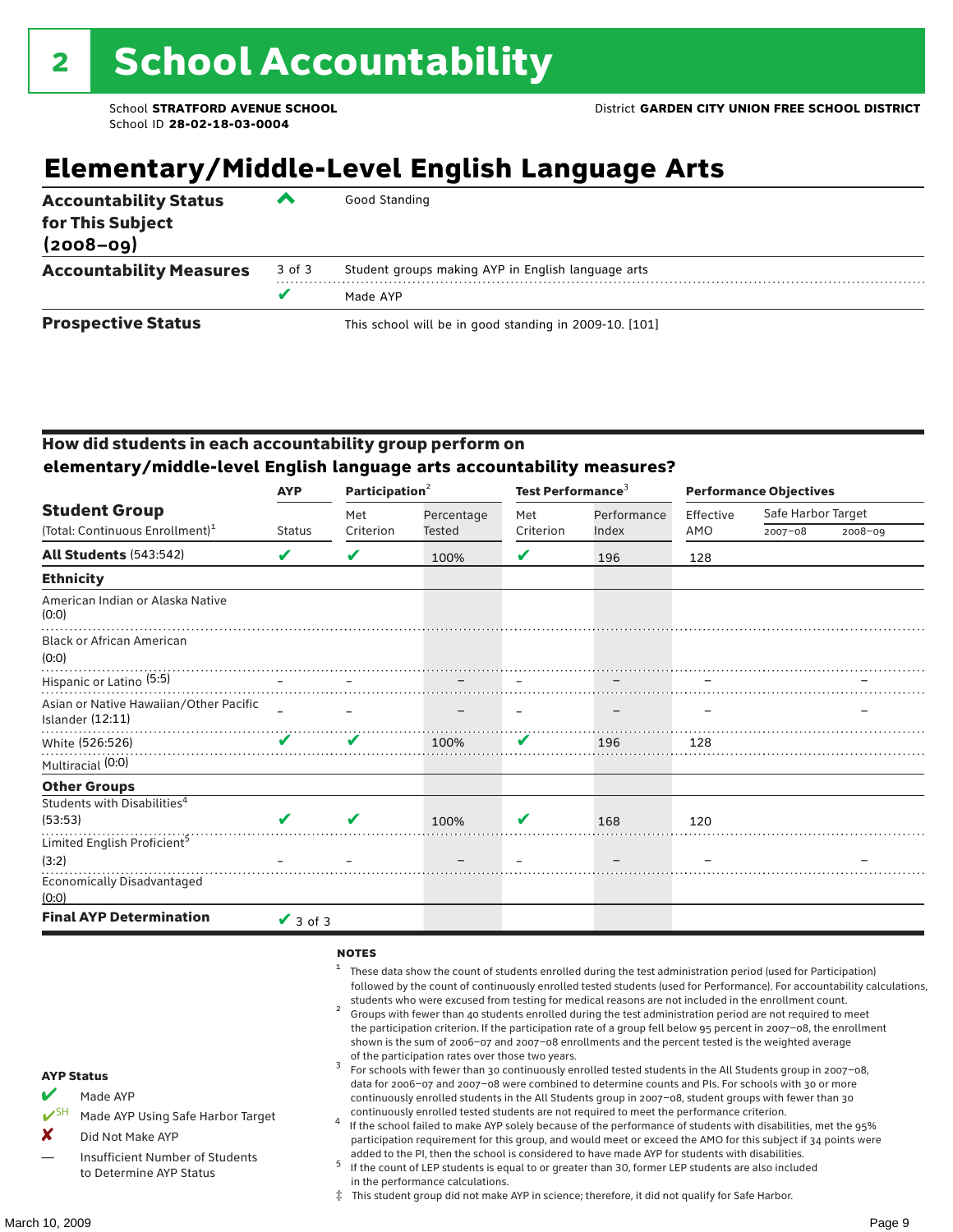### **Elementary/Middle-Level Mathematics**

| <b>Accountability Status</b><br>for This Subject<br>$(2008 - 09)$ | ▰      | Good Standing                                          |
|-------------------------------------------------------------------|--------|--------------------------------------------------------|
| <b>Accountability Measures</b>                                    | 3 of 3 | Student groups making AYP in mathematics               |
|                                                                   |        | Made AYP                                               |
| <b>Prospective Status</b>                                         |        | This school will be in good standing in 2009-10. [101] |

#### How did students in each accountability group perform on **elementary/middle-level mathematics accountability measures?**

|                                                            | <b>AYP</b>    | Participation <sup>2</sup> |               | Test Performance <sup>3</sup> |             | <b>Performance Objectives</b> |                    |         |  |
|------------------------------------------------------------|---------------|----------------------------|---------------|-------------------------------|-------------|-------------------------------|--------------------|---------|--|
| <b>Student Group</b>                                       |               | Met                        | Percentage    | Met                           | Performance | Effective                     | Safe Harbor Target |         |  |
| (Total: Continuous Enrollment) <sup>1</sup>                | <b>Status</b> | Criterion                  | <b>Tested</b> | Criterion                     | Index       | AMO                           | $2007 - 08$        | 2008-09 |  |
| <b>All Students (542:541)</b>                              | V             | V                          | 100%          | V                             | 199         | 97                            |                    |         |  |
| <b>Ethnicity</b>                                           |               |                            |               |                               |             |                               |                    |         |  |
| American Indian or Alaska Native<br>(0:0)                  |               |                            |               |                               |             |                               |                    |         |  |
| <b>Black or African American</b><br>(0:0)                  |               |                            |               |                               |             |                               |                    |         |  |
| Hispanic or Latino <sup>(5:5)</sup>                        |               |                            |               |                               |             |                               |                    |         |  |
| Asian or Native Hawaiian/Other Pacific<br>Islander (12:12) |               |                            |               |                               |             |                               |                    |         |  |
| White (525:524)                                            | ✔             | $\boldsymbol{\nu}$         | 100%          | ✔                             | 199         | 97                            |                    |         |  |
| Multiracial (0:0)                                          |               |                            |               |                               |             |                               |                    |         |  |
| <b>Other Groups</b>                                        |               |                            |               |                               |             |                               |                    |         |  |
| Students with Disabilities <sup>4</sup>                    |               |                            |               |                               |             |                               |                    |         |  |
| (53:53)                                                    |               | $\boldsymbol{\nu}$         | 100%          | V                             | 191         | 89                            |                    |         |  |
| Limited English Proficient <sup>5</sup>                    |               |                            |               |                               |             |                               |                    |         |  |
| (3:3)                                                      |               |                            |               |                               |             |                               |                    |         |  |
| <b>Economically Disadvantaged</b><br>(0:0)                 |               |                            |               |                               |             |                               |                    |         |  |
| <b>Final AYP Determination</b>                             | $\vee$ 3 of 3 |                            |               |                               |             |                               |                    |         |  |

#### **NOTES**

- $1$  These data show the count of students enrolled during the test administration period (used for Participation) followed by the count of continuously enrolled tested students (used for Performance). For accountability calculations,
- students who were excused from testing for medical reasons are not included in the enrollment count.<br><sup>2</sup> Groups with fewer than 40 students enrolled during the test administration period are not required to meet the participation criterion. If the participation rate of a group fell below 95 percent in 2007–08, the enrollment shown is the sum of 2006–07 and 2007–08 enrollments and the percent tested is the weighted average
- of the participation rates over those two years.<br><sup>3</sup> For schools with fewer than 30 continuously enrolled tested students in the All Students group in 2007–08, data for 2006–07 and 2007–08 were combined to determine counts and PIs. For schools with 30 or more continuously enrolled students in the All Students group in 2007–08, student groups with fewer than 30
- continuously enrolled tested students are not required to meet the performance criterion. <sup>4</sup> If the school failed to make AYP solely because of the performance of students with disabilities, met the 95% participation requirement for this group, and would meet or exceed the AMO for this subject if 34 points were added to the PI, then the school is considered to have made AYP for students with disabilities.
- $5$  If the count of LEP students is equal to or greater than 30, former LEP students are also included in the performance calculations.
- ‡ This student group did not make AYP in science; therefore, it did not qualify for Safe Harbor.
- Made AYP
	- Made AYP Using Safe Harbor Target
- X Did Not Make AYP
- Insufficient Number of Students to Determine AYP Status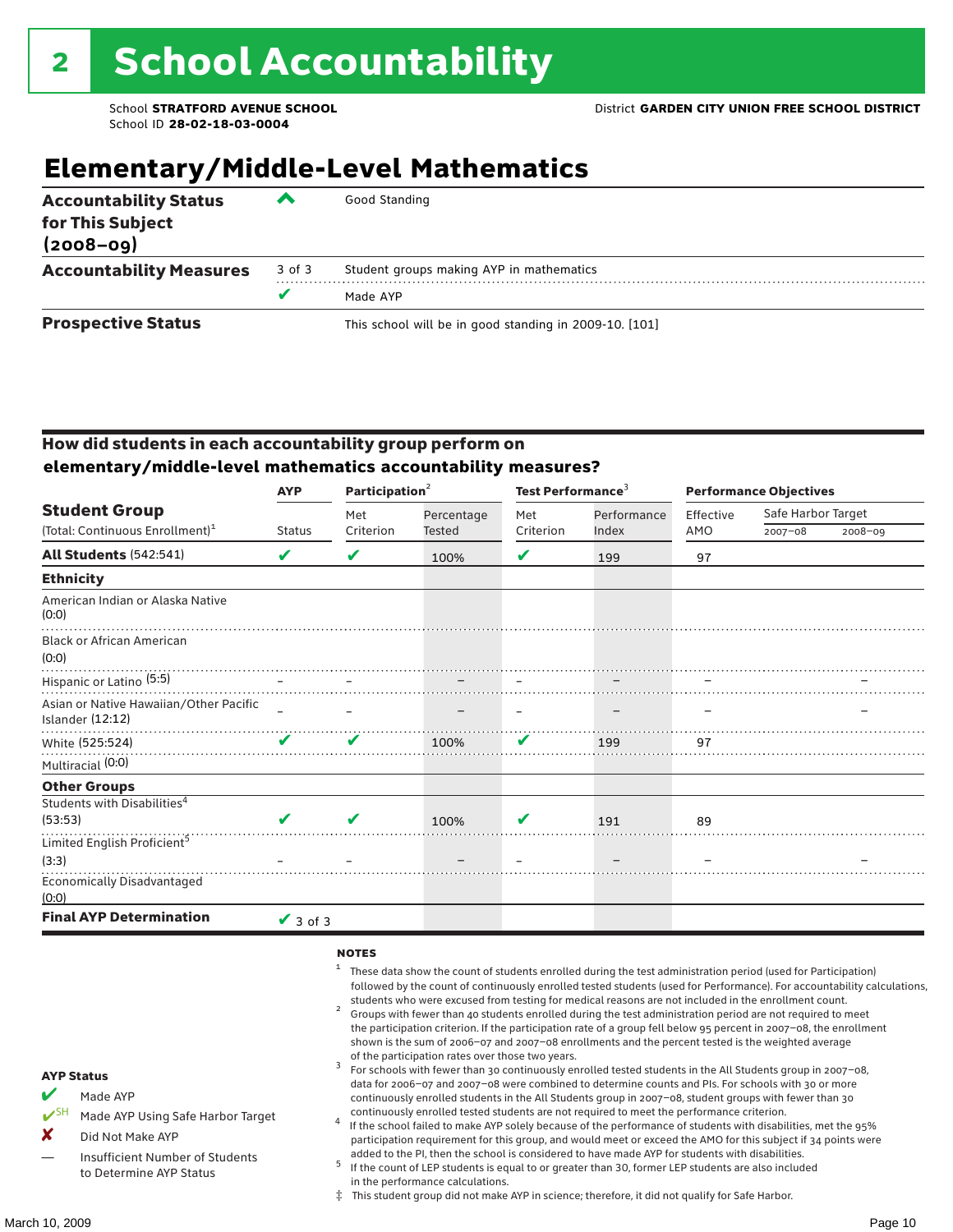### Elementary/Middle-Level Science

| <b>Accountability Status</b><br>for This Subject | ◚      | Good Standing                                          |
|--------------------------------------------------|--------|--------------------------------------------------------|
| $(2008 - 09)$                                    |        |                                                        |
| <b>Accountability Measures</b>                   | 1 of 1 | Student groups making AYP in science                   |
|                                                  |        | Made AYP                                               |
| <b>Prospective Status</b>                        |        | This school will be in good standing in 2009-10. [101] |

#### How did students in each accountability group perform on elementary/middle-level science accountability measures?

|                                                                                                                                                                                   | <b>AYP</b>    |                                        | Participation <sup>2</sup>                                                    |                                                            | Test Performance <sup>3</sup> |                                                                                                                                                                                                                                                                                                                                                                                                                                                                                                                                                                                                                                                                                                                                                                                                                                                                                                                                                                                                                                                 | <b>Performance Objectives</b> |                 |  |
|-----------------------------------------------------------------------------------------------------------------------------------------------------------------------------------|---------------|----------------------------------------|-------------------------------------------------------------------------------|------------------------------------------------------------|-------------------------------|-------------------------------------------------------------------------------------------------------------------------------------------------------------------------------------------------------------------------------------------------------------------------------------------------------------------------------------------------------------------------------------------------------------------------------------------------------------------------------------------------------------------------------------------------------------------------------------------------------------------------------------------------------------------------------------------------------------------------------------------------------------------------------------------------------------------------------------------------------------------------------------------------------------------------------------------------------------------------------------------------------------------------------------------------|-------------------------------|-----------------|--|
| <b>Student Group</b>                                                                                                                                                              |               | Safe Harbor                            | Met                                                                           | Percentage                                                 | Met                           | Performance                                                                                                                                                                                                                                                                                                                                                                                                                                                                                                                                                                                                                                                                                                                                                                                                                                                                                                                                                                                                                                     | State                         | Progress Target |  |
| (Total: Continuous Enrollment) <sup>1</sup>                                                                                                                                       |               | Status Qualification                   | Criterion                                                                     | Tested                                                     | Criterion                     | Index                                                                                                                                                                                                                                                                                                                                                                                                                                                                                                                                                                                                                                                                                                                                                                                                                                                                                                                                                                                                                                           | Standard                      | 2007-08 2008-09 |  |
| All Students (174:174)                                                                                                                                                            | V             | Qualified                              | $\mathbf v$                                                                   | 100%                                                       | V                             | 199                                                                                                                                                                                                                                                                                                                                                                                                                                                                                                                                                                                                                                                                                                                                                                                                                                                                                                                                                                                                                                             | 100                           |                 |  |
| <b>Ethnicity</b>                                                                                                                                                                  |               |                                        |                                                                               |                                                            |                               |                                                                                                                                                                                                                                                                                                                                                                                                                                                                                                                                                                                                                                                                                                                                                                                                                                                                                                                                                                                                                                                 |                               |                 |  |
| American Indian or Alaska Native<br>(0:0)                                                                                                                                         |               |                                        |                                                                               |                                                            |                               |                                                                                                                                                                                                                                                                                                                                                                                                                                                                                                                                                                                                                                                                                                                                                                                                                                                                                                                                                                                                                                                 |                               |                 |  |
| <b>Black or African American</b><br>(0:0)                                                                                                                                         |               |                                        |                                                                               |                                                            |                               |                                                                                                                                                                                                                                                                                                                                                                                                                                                                                                                                                                                                                                                                                                                                                                                                                                                                                                                                                                                                                                                 |                               |                 |  |
| Hispanic or Latino (1:1)                                                                                                                                                          |               |                                        |                                                                               |                                                            |                               |                                                                                                                                                                                                                                                                                                                                                                                                                                                                                                                                                                                                                                                                                                                                                                                                                                                                                                                                                                                                                                                 |                               |                 |  |
| Asian or Native Hawaiian/Other Pacific<br>Islander (3:3)                                                                                                                          |               |                                        |                                                                               |                                                            |                               |                                                                                                                                                                                                                                                                                                                                                                                                                                                                                                                                                                                                                                                                                                                                                                                                                                                                                                                                                                                                                                                 |                               |                 |  |
| White (170:170)                                                                                                                                                                   |               | <b>Oualified</b>                       | V                                                                             | 100%                                                       | V                             | 199                                                                                                                                                                                                                                                                                                                                                                                                                                                                                                                                                                                                                                                                                                                                                                                                                                                                                                                                                                                                                                             | 100                           |                 |  |
| Multiracial (0:0)                                                                                                                                                                 |               |                                        |                                                                               |                                                            |                               |                                                                                                                                                                                                                                                                                                                                                                                                                                                                                                                                                                                                                                                                                                                                                                                                                                                                                                                                                                                                                                                 |                               |                 |  |
| <b>Other Groups</b>                                                                                                                                                               |               |                                        |                                                                               |                                                            |                               |                                                                                                                                                                                                                                                                                                                                                                                                                                                                                                                                                                                                                                                                                                                                                                                                                                                                                                                                                                                                                                                 |                               |                 |  |
| <b>Students with Disabilities</b><br>(15:15)                                                                                                                                      |               |                                        |                                                                               |                                                            |                               |                                                                                                                                                                                                                                                                                                                                                                                                                                                                                                                                                                                                                                                                                                                                                                                                                                                                                                                                                                                                                                                 |                               |                 |  |
| Limited English Proficient <sup>4</sup><br>(0:0)                                                                                                                                  |               |                                        |                                                                               |                                                            |                               |                                                                                                                                                                                                                                                                                                                                                                                                                                                                                                                                                                                                                                                                                                                                                                                                                                                                                                                                                                                                                                                 |                               |                 |  |
| <b>Economically Disadvantaged</b><br>(0:0)                                                                                                                                        |               |                                        |                                                                               |                                                            |                               |                                                                                                                                                                                                                                                                                                                                                                                                                                                                                                                                                                                                                                                                                                                                                                                                                                                                                                                                                                                                                                                 |                               |                 |  |
| <b>Final AYP Determination</b>                                                                                                                                                    | $\vee$ 1 of 1 |                                        |                                                                               |                                                            |                               |                                                                                                                                                                                                                                                                                                                                                                                                                                                                                                                                                                                                                                                                                                                                                                                                                                                                                                                                                                                                                                                 |                               |                 |  |
| <b>AYP Status</b><br>V<br>Made AYP<br>$V^{\text{SH}}$<br>Made AYP Using Safe Harbor Target<br>x<br>Did Not Make AYP<br>Insufficient Number of Students<br>to Determine AYP Status |               | <b>NOTES</b><br>$\mathbf{1}$<br>2<br>3 | participation rates over those two years.<br>in the performance calculations. | were combined to determine counts and performance indices. |                               | These data show the count of students enrolled during the test administration period (used for Participation)<br>followed by the count of continuously enrolled tested students (used for Performance). For accountability calculations,<br>students who were excused from testing for medical reasons are not included in the enrollment count.<br>Groups with fewer than 40 students enrolled during the test administration period are not required to meet<br>the participation criterion. If the participation rate of a group fell below 80 percent in 2007-08, the enrollment<br>shown is the sum of 2006-07 and 2007-08 enrollments and the percent tested is the weighted average of the<br>Groups with fewer than 30 continuously enrolled tested students are not required to meet the performance criterion.<br>For schools with fewer than 30 continuously enrolled tested students in 2007-08, data for 2006-07 and 2007-08<br>If the count of LEP students is equal to or greater than 30, former LEP students are also included |                               |                 |  |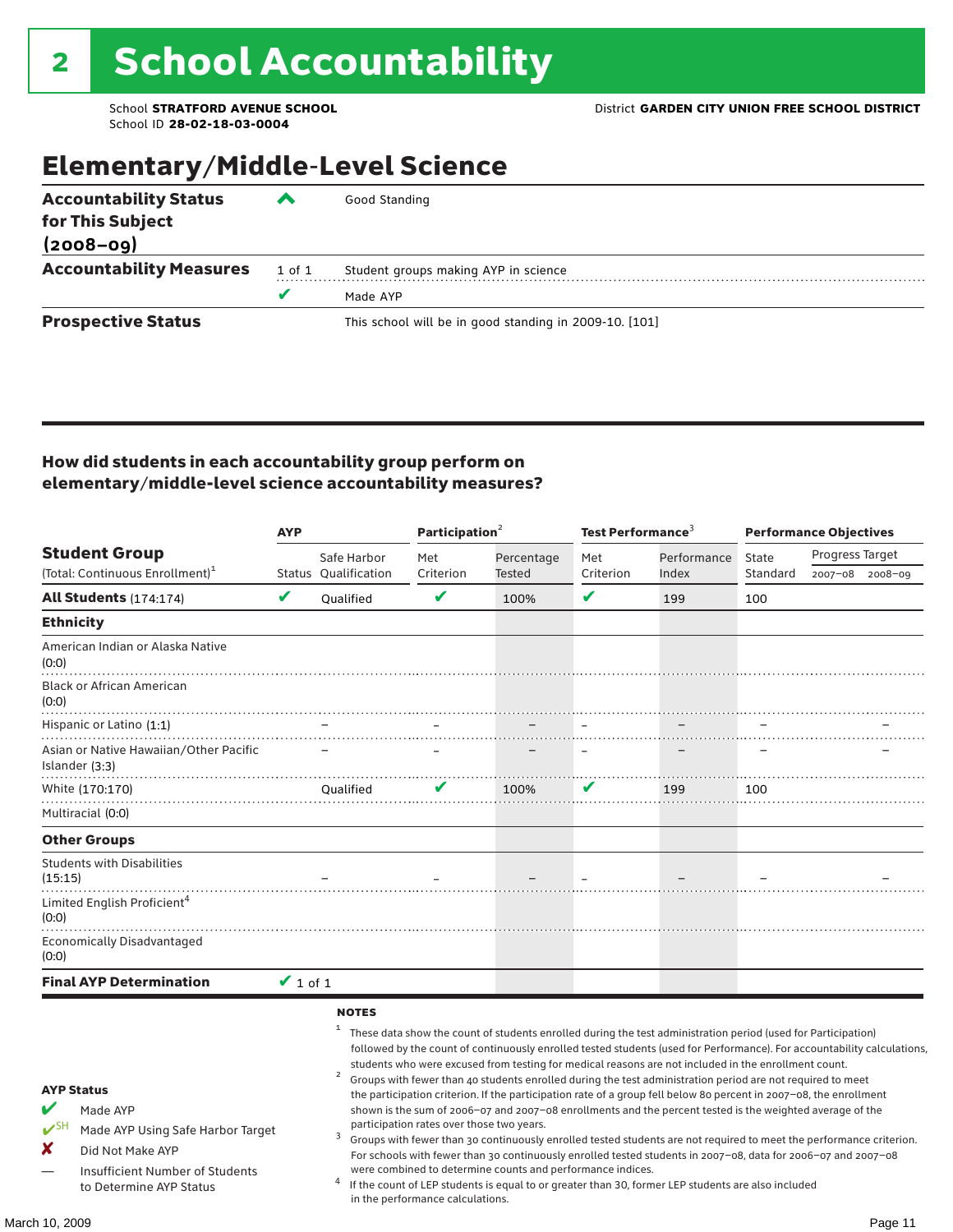### Summary of 2007–08 School Performance

Performance on the State assessments in English language arts, mathematics, and science at the elementary and middle levels is reported in terms of mean scores and the percentage of tested students scoring at or above Level 2, Level 3, and Level 4. Performance on the State assessments in ELA and mathematics at the secondary level is reported in terms of the percentage of students in a cohort scoring at these levels.

|                              |      | Percentage of students that<br>scored at or above Level 3 |      | Total<br>Tested |
|------------------------------|------|-----------------------------------------------------------|------|-----------------|
| <b>English Language Arts</b> | 0%   | 50%                                                       | 100% |                 |
| Grade 3                      | 95%  |                                                           |      | 172             |
| Grade 4                      | 98%  |                                                           |      | 174             |
| Grade 5                      | 98%  |                                                           |      | 193             |
| <b>Mathematics</b>           |      |                                                           |      |                 |
| Grade 3                      | 100% |                                                           |      | 172             |
| Grade 4                      | 100% |                                                           |      | 173             |
| Grade 5                      | 98%  |                                                           |      | 193             |
| <b>Science</b>               |      |                                                           |      |                 |
| Grade 4                      | 99%  |                                                           |      | 173             |

School **STRATFORD AVENUE SCHOOL** District **GARDEN CITY UNION FREE SCHOOL DISTRICT**

#### About the Performance Level Descriptors

#### Level 1: Not Meeting Learning Standards.

Student performance does not demonstrate an understanding of the content expected in the subject and grade level.

#### Level 2: Partially Meeting Learning Standards.

Student performance demonstrates a partial understanding of the content expected in the subject and grade level.

#### Level 3: Meeting Learning Standards.

Student performance demonstrates an understanding of the content expected in the subject and grade level.

#### Level 4: Meeting Learning Standards with Distinction.

Student performance demonstrates a thorough understanding of the content expected in the subject and grade level.

#### How are Need/Resource Capacity (N/RC) categories determined?

Districts are divided into high, average, and low need categories based on their ability to meet the special needs of their students with local resources. Districts in the high need category are subdivided into four categories based on enrollment size and, in some cases, number of students per square mile. More information about the categories can be found in the *Report to the Governor and the Legislature on the Educational Status of the State's Schools* at www.emsc.nysed.gov/irts.

#### What are Similar Schools?

In this section, this school's performance is compared with that of similar schools.

Within each N/RC category, the Department identifies Similar Schools: schools that serve similar students and have similar resources. Each school report card compares the school's performance with that of similar schools. The following factors are considered in grouping schools: a) the grade level served by the school and b) rates of student poverty and limited English proficiency. Student poverty levels are indicated by determining the percentage of children in each school who participate in the free-lunch program. By combining these factors, a measure of student need is created and used to place schools into relatively low (lowest quartile), relatively high (highest quartile), and typical (mid-range) groups.

#### This School's Similar Schools Group: **16**

All schools in this group are elementary level schools in school districts with low student needs in relation to district resource capacity.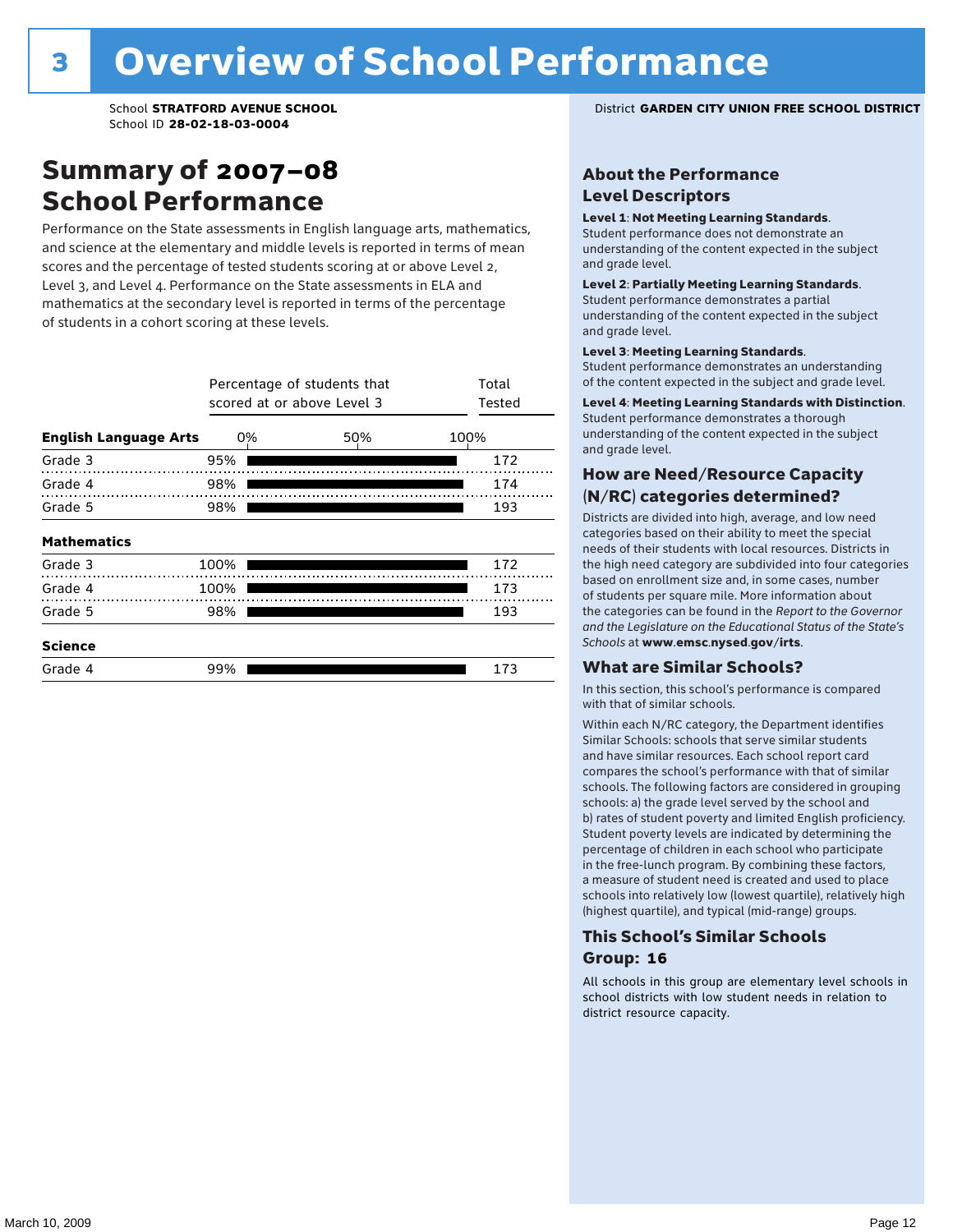# **This School's Results in Grade 3 English Language Arts**

|                                                    |        | <b>This School</b>              |         |                                 |                | <b>Similar Schools</b>          |         |                                 |         |  |
|----------------------------------------------------|--------|---------------------------------|---------|---------------------------------|----------------|---------------------------------|---------|---------------------------------|---------|--|
|                                                    |        | Percentage scoring at level(s): |         |                                 |                | Percentage scoring at level(s): |         |                                 |         |  |
|                                                    |        | $2 - 4$                         | $3 - 4$ |                                 | 4              | $2 - 4$                         | $3 - 4$ | 4                               |         |  |
| 2008 Mean Score: 697                               | Range: | 616-780                         | 650-780 |                                 | 720-780*       |                                 |         |                                 |         |  |
| 2007 Mean Score: 702                               | 100%   | 100% 99%                        | 95% 91% |                                 |                | 99% 98%                         | 91% 88% |                                 |         |  |
| $\blacksquare$ 2007-08<br>$\blacksquare$ 2006-07   |        |                                 |         |                                 | 31% 30%        |                                 |         |                                 | 25% 19% |  |
| Number of Tested Students:                         |        | 172 175                         | 164 161 |                                 | 54<br>52       |                                 |         |                                 |         |  |
| <b>Results by</b>                                  |        | 2007-08 School Year             |         |                                 |                | 2006-07 School Year             |         |                                 |         |  |
|                                                    |        | Total                           |         | Percentage scoring at level(s): |                | Total                           |         | Percentage scoring at level(s): |         |  |
| <b>Student Group</b>                               |        | Tested                          | $2 - 4$ | $3 - 4$                         | $\overline{4}$ | Tested                          | $2 - 4$ | $3 - 4$                         | 4       |  |
| <b>All Students</b>                                |        | 172                             | 100%    | 95%                             | 31%            | 176                             | 99%     | 91%                             | 30%     |  |
| Female                                             |        | 85                              | 100%    | 96%                             | 31%            | 90                              | 100%    | 93%                             | 29%     |  |
| Male                                               |        | 87                              | 100%    | 94%                             | 32%            | 86                              | 99%     | 90%                             | 30%     |  |
| American Indian or Alaska Native                   |        |                                 |         |                                 |                |                                 |         |                                 |         |  |
| Black or African American                          |        |                                 |         |                                 |                |                                 |         |                                 |         |  |
| Hispanic or Latino                                 |        |                                 |         |                                 |                | 1                               |         |                                 |         |  |
| Asian or Native Hawaiian/Other<br>Pacific Islander |        | 4                               |         |                                 |                | 3                               |         |                                 |         |  |
| White                                              |        | 166                             | 100%    | 95%                             | 31%            | 172                             |         |                                 |         |  |
| Multiracial                                        |        |                                 |         |                                 |                |                                 |         |                                 |         |  |
| Small Group Totals                                 |        | 6                               | 100%    | 100%                            | 33%            | 176                             | 99%     | 91%                             | 30%     |  |
| <b>General-Education Students</b>                  |        | 155                             | 100%    | 99%                             | 34%            | 166                             | 100%    | 94%                             | 31%     |  |
| <b>Students with Disabilities</b>                  |        | 17                              | 100%    | 59%                             | 12%            | 10                              | 90%     | 50%                             | 10%     |  |
| English Proficient                                 |        | 170                             |         |                                 |                | 176                             | 99%     | 91%                             | 30%     |  |
| Limited English Proficient                         |        | $\overline{2}$                  |         |                                 |                |                                 |         |                                 |         |  |
| Economically Disadvantaged                         |        |                                 |         |                                 |                |                                 |         |                                 |         |  |
| Not Disadvantaged                                  |        | 172                             | 100%    | 95%                             | 31%            | 176                             | 99%     | 91%                             | 30%     |  |

**NOTES** 

Migrant Not Migrant

172

100%

a da da da daga

The – symbol indicates that data for a group of students have been suppressed. If a group has fewer than five students,<br>data for that group and the next smallest group(s) are suppressed to protect the privacy of individual

\* Level 4 range is for 2007–08 only. The 2006–07 range is 730–780.

| <b>Other</b>                                                                                         | 2007-08 School Year |         |                             |     | 2006-07 School Year |                             |         |     |  |
|------------------------------------------------------------------------------------------------------|---------------------|---------|-----------------------------|-----|---------------------|-----------------------------|---------|-----|--|
| <b>Assessments</b>                                                                                   | Total               |         | Number scoring at level(s): |     |                     | Number scoring at level(s): |         |     |  |
|                                                                                                      | Tested              | $2 - 4$ | $3 - 4$                     | 4   | Tested              | $2 - 4$                     | $3 - 4$ | 4   |  |
| New York State Alternate Assessment<br>(NYSAA): Grade 3 Equivalent                                   |                     |         |                             |     |                     |                             |         |     |  |
| New York State English as a Second<br>Language Achievement Test (NYSESLAT) <sup>+</sup> :<br>Grade 3 |                     | N/A     | N/A                         | N/A | O                   | N/A                         | N/A     | N/A |  |

95%

31%

176

. . . . . . . . . . . .

99%

. . . . . . . . . . .

91%

. . . . . . . . . . . . .

30%

. . . . . . . . . . . . .

† These counts represent recently arrived LEP students who used the NYSESLAT to fulfill the English language arts participation requirement.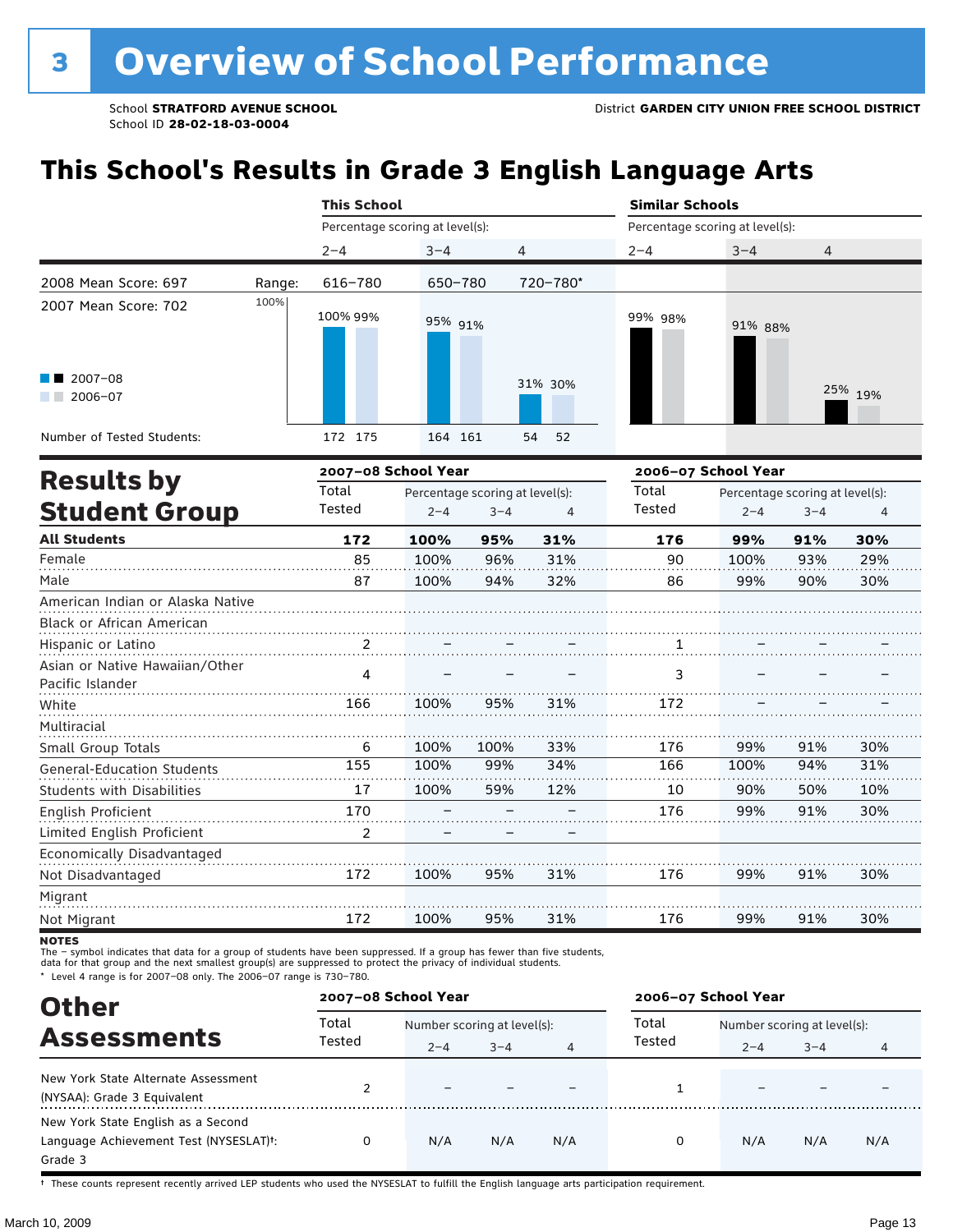## **This School's Results in Grade 3 Mathematics**

|                                                               | <b>This School</b>              |          |                                            |                | <b>Similar Schools</b>          |         |                                            |         |
|---------------------------------------------------------------|---------------------------------|----------|--------------------------------------------|----------------|---------------------------------|---------|--------------------------------------------|---------|
|                                                               | Percentage scoring at level(s): |          |                                            |                | Percentage scoring at level(s): |         |                                            |         |
|                                                               | $2 - 4$                         | $3 - 4$  |                                            | $\overline{4}$ | $2 - 4$                         | $3 - 4$ | 4                                          |         |
| 2008 Mean Score: 717<br>Range:                                | 624-770                         | 650-770  |                                            | 703-770        |                                 |         |                                            |         |
| 100%<br>2007 Mean Score: 716                                  | 100%100%                        | 100% 99% |                                            | 64%<br>54%     | 100% 99%                        | 98% 96% |                                            |         |
| $2007 - 08$<br>$2006 - 07$                                    |                                 |          |                                            |                |                                 |         |                                            | 42% 44% |
| Number of Tested Students:                                    | 172 176                         | 172 174  |                                            | 93<br>112      |                                 |         |                                            |         |
| <b>Results by</b>                                             | 2007-08 School Year             |          |                                            |                | 2006-07 School Year             |         |                                            |         |
| <b>Student Group</b>                                          | Total<br>Tested                 | $2 - 4$  | Percentage scoring at level(s):<br>$3 - 4$ | $\overline{4}$ | Total<br>Tested                 | $2 - 4$ | Percentage scoring at level(s):<br>$3 - 4$ | 4       |
| <b>All Students</b>                                           | 172                             | 100%     | 100%                                       | 54%            | 176                             | 100%    | 99%                                        | 64%     |
| Female                                                        | 85                              | 100%     | 100%                                       | 60%            | 90                              | 100%    | 99%                                        | 66%     |
| Male                                                          | 87                              | 100%     | 100%                                       | 48%            | 86                              | 100%    | 99%                                        | 62%     |
| American Indian or Alaska Native<br>Black or African American |                                 |          |                                            |                |                                 |         |                                            |         |
| Hispanic or Latino                                            | 2                               |          |                                            |                | 1                               |         |                                            |         |
| Asian or Native Hawaiian/Other<br>Pacific Islander            | 4                               |          |                                            |                | 3                               |         |                                            |         |
| White                                                         | 166                             | 100%     | 100%                                       | 54%            | 172                             |         |                                            |         |
| Multiracial<br>Small Group Totals                             | 6                               | 100%     | 100%                                       | 67%            | 176                             | 100%    | 99%                                        | 64%     |
| <b>General-Education Students</b>                             | 155                             | 100%     | 100%                                       | 59%            | 166                             | 100%    | 99%                                        | 65%     |
| <b>Students with Disabilities</b>                             | 17                              | 100%     | 100%                                       | 12%            | 10                              | 100%    | 90%                                        | 40%     |
| <b>English Proficient</b>                                     | 170                             |          |                                            |                | 176                             | 100%    | 99%                                        | 64%     |
| Limited English Proficient                                    | $\mathcal{P}$                   |          |                                            |                |                                 |         |                                            |         |
| Economically Disadvantaged                                    |                                 |          |                                            |                |                                 |         |                                            |         |
| Not Disadvantaged                                             | 172                             | 100%     | 100%                                       | 54%            | 176                             | 100%    | 99%                                        | 64%     |
| Migrant                                                       |                                 |          |                                            |                |                                 |         |                                            |         |
| Not Migrant                                                   | 172                             | 100%     | 100%                                       | 54%            | 176                             | 100%    | 99%                                        | 64%     |

**NOTES** 

The – symbol indicates that data for a group of students have been suppressed. If a group has fewer than five students,<br>data for that group and the next smallest group(s) are suppressed to protect the privacy of individual

| <b>Other</b>                                                       | 2007-08 School Year |                             |         |                          | 2006-07 School Year         |         |                          |   |  |
|--------------------------------------------------------------------|---------------------|-----------------------------|---------|--------------------------|-----------------------------|---------|--------------------------|---|--|
|                                                                    | Total               | Number scoring at level(s): |         | Total                    | Number scoring at level(s): |         |                          |   |  |
| <b>Assessments</b>                                                 | Tested              | $2 - 4$                     | $3 - 4$ |                          | Tested                      | $2 - 4$ | $3 - 4$                  | 4 |  |
| New York State Alternate Assessment<br>(NYSAA): Grade 3 Equivalent |                     | $\overline{\phantom{0}}$    |         | $\overline{\phantom{0}}$ |                             | -       | $\overline{\phantom{0}}$ |   |  |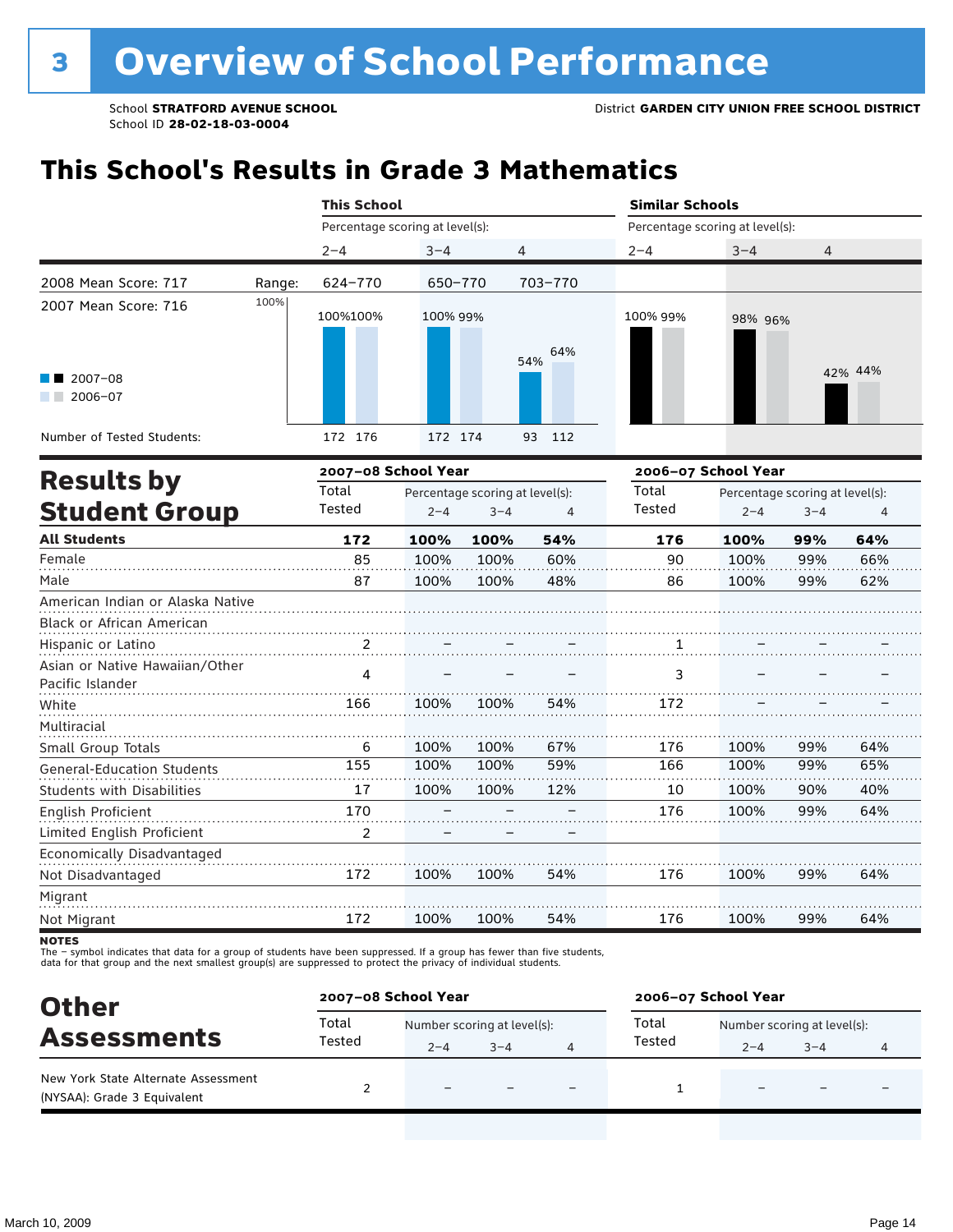# **This School's Results in Grade 4 English Language Arts**

|                                                               |        | <b>This School</b>              |                                 |         |          | <b>Similar Schools</b>          |                     |                                 |         |
|---------------------------------------------------------------|--------|---------------------------------|---------------------------------|---------|----------|---------------------------------|---------------------|---------------------------------|---------|
|                                                               |        | Percentage scoring at level(s): |                                 |         |          | Percentage scoring at level(s): |                     |                                 |         |
|                                                               |        | $2 - 4$                         | $3 - 4$                         | 4       |          | $2 - 4$                         | $3 - 4$             | 4                               |         |
| 2008 Mean Score: 699                                          | Range: | 612-775                         | 650-775                         |         | 716-775  |                                 |                     |                                 |         |
| 2007 Mean Score: 694                                          | 100%   | 99% 100%                        | 98% 94%                         |         |          | 98% 99%                         | 92% 90%             |                                 |         |
| 2007-08<br>$2006 - 07$                                        |        |                                 |                                 |         | 26% 24%  |                                 |                     |                                 | 18% 18% |
| Number of Tested Students:                                    |        | 173 193                         | 170 182                         |         | 45<br>47 |                                 |                     |                                 |         |
| <b>Results by</b>                                             |        | 2007-08 School Year             |                                 |         |          |                                 | 2006-07 School Year |                                 |         |
|                                                               |        | Total                           | Percentage scoring at level(s): |         |          | Total                           |                     | Percentage scoring at level(s): |         |
| <b>Student Group</b>                                          |        | Tested                          | $2 - 4$                         | $3 - 4$ | 4        | Tested                          | $2 - 4$             | $3 - 4$                         | 4       |
| <b>All Students</b>                                           |        | 174                             | 99%                             | 98%     | 26%      | 193                             | 100%                | 94%                             | 24%     |
| Female                                                        |        | 89                              | 100%                            | 98%     | 33%      | 92                              | 100%                | 95%                             | 34%     |
| Male                                                          |        | 85                              | 99%                             | 98%     | 19%      | 101                             | 100%                | 94%                             | 16%     |
| American Indian or Alaska Native<br>Black or African American |        |                                 |                                 |         |          |                                 |                     |                                 |         |
| Hispanic or Latino                                            |        | 1                               |                                 |         |          | 2                               |                     |                                 |         |
| Asian or Native Hawaiian/Other                                |        |                                 |                                 |         |          |                                 |                     |                                 |         |
| Pacific Islander                                              |        | 3                               |                                 |         |          | 4                               |                     |                                 |         |
| White                                                         |        | 170                             |                                 |         |          | 187                             | 100%                | 94%                             | 23%     |
| Multiracial                                                   |        |                                 |                                 |         |          |                                 |                     |                                 |         |
| Small Group Totals                                            |        | 174                             | 99%                             | 98%     | 26%      | 6                               | 100%                | 100%                            | 67%     |
| <b>General-Education Students</b>                             |        | 160                             | 100%                            | 99%     | 28%      | 176                             | 100%                | 97%                             | 27%     |
| <b>Students with Disabilities</b>                             |        | 14                              | 93%                             | 79%     | 0%       | 17                              | 100%                | 65%                             | 0%      |
| English Proficient                                            |        | 174                             | 99%                             | 98%     | 26%      | 193                             | 100%                | 94%                             | 24%     |
| Limited English Proficient                                    |        |                                 |                                 |         |          |                                 |                     |                                 |         |
| Economically Disadvantaged                                    |        |                                 |                                 |         |          |                                 |                     |                                 |         |
| Not Disadvantaged                                             |        | 174                             | 99%                             | 98%     | 26%      | 193                             | 100%                | 94%                             | 24%     |
| Migrant                                                       |        |                                 |                                 |         |          |                                 |                     |                                 |         |
| Not Migrant                                                   |        | 174                             | 99%                             | 98%     | 26%      | 193                             | 100%                | 94%                             | 24%     |

**NOTES** 

The – symbol indicates that data for a group of students have been suppressed. If a group has fewer than five students,<br>data for that group and the next smallest group(s) are suppressed to protect the privacy of individual

| <b>Other</b>                                                                                         | 2007-08 School Year |                             |         |     | 2006-07 School Year |                             |         |     |  |
|------------------------------------------------------------------------------------------------------|---------------------|-----------------------------|---------|-----|---------------------|-----------------------------|---------|-----|--|
|                                                                                                      | Total               | Number scoring at level(s): |         |     | Total               | Number scoring at level(s): |         |     |  |
| <b>Assessments</b>                                                                                   | Tested              | $2 - 4$                     | $3 - 4$ | 4   | Tested              | $2 - 4$                     | $3 - 4$ | 4   |  |
| New York State Alternate Assessment<br>(NYSAA): Grade 4 Equivalent                                   |                     |                             |         |     | 0                   |                             |         |     |  |
| New York State English as a Second<br>Language Achievement Test (NYSESLAT) <sup>+</sup> :<br>Grade 4 |                     | N/A                         | N/A     | N/A | 0                   | N/A                         | N/A     | N/A |  |

† These counts represent recently arrived LEP students who used the NYSESLAT to fulfill the English language arts participation requirement.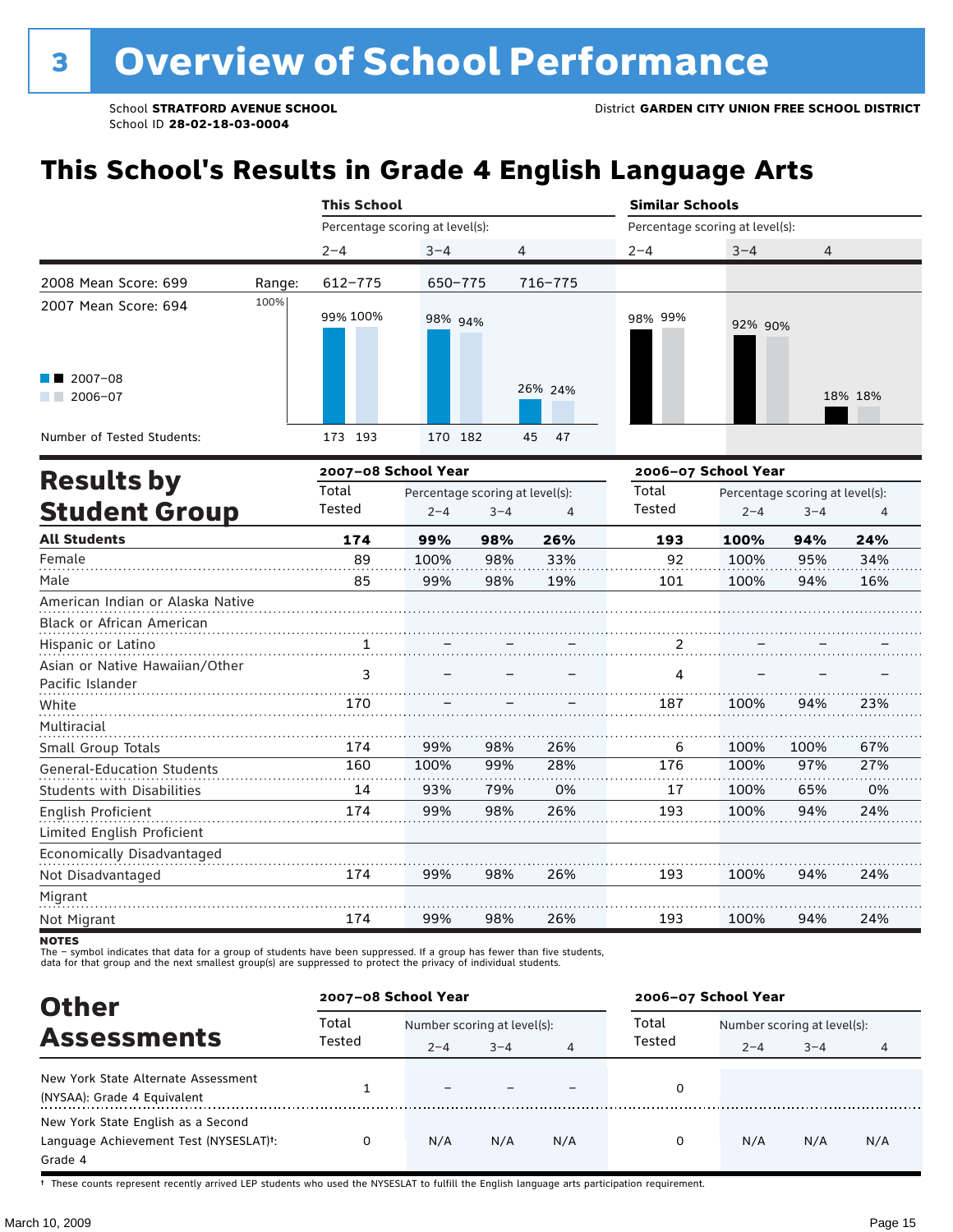## **This School's Results in Grade 4 Mathematics**

|                                                               |        | <b>This School</b>              |          |                                 |                | <b>Similar Schools</b>          |                     |                                 |         |
|---------------------------------------------------------------|--------|---------------------------------|----------|---------------------------------|----------------|---------------------------------|---------------------|---------------------------------|---------|
|                                                               |        | Percentage scoring at level(s): |          |                                 |                | Percentage scoring at level(s): |                     |                                 |         |
|                                                               |        | $2 - 4$                         | $3 - 4$  |                                 | $\overline{4}$ | $2 - 4$                         | $3 - 4$             | $\overline{4}$                  |         |
| 2008 Mean Score: 718                                          | Range: | 622-800                         | 650-800  |                                 | 702-800        |                                 |                     |                                 |         |
| 2007 Mean Score: 706                                          | 100%   | 100%100%                        | 100% 98% |                                 | 69%<br>56%     | 99% 99%                         | 97% 95%             |                                 |         |
| $2007 - 08$<br>$2006 - 07$                                    |        |                                 |          |                                 |                |                                 |                     |                                 | 52% 46% |
| Number of Tested Students:                                    |        | 173 193                         | 173 189  |                                 | 120 109        |                                 |                     |                                 |         |
| <b>Results by</b>                                             |        | 2007-08 School Year             |          |                                 |                |                                 | 2006-07 School Year |                                 |         |
|                                                               |        | Total                           |          | Percentage scoring at level(s): |                | Total                           |                     | Percentage scoring at level(s): |         |
| <b>Student Group</b>                                          |        | Tested                          | $2 - 4$  | $3 - 4$                         | 4              | Tested                          | $2 - 4$             | $3 - 4$                         | 4       |
| <b>All Students</b>                                           |        | 173                             | 100%     | 100%                            | 69%            | 193                             | 100%                | 98%                             | 56%     |
| Female                                                        |        | 88                              | 100%     | 100%                            | 67%            | 92                              | 100%                | 97%                             | 58%     |
| Male                                                          |        | 85                              | 100%     | 100%                            | 72%            | 101                             | 100%                | 99%                             | 55%     |
| American Indian or Alaska Native<br>Black or African American |        |                                 |          |                                 |                |                                 |                     |                                 |         |
| Hispanic or Latino                                            |        | 1                               |          |                                 |                | 2                               |                     |                                 |         |
| Asian or Native Hawaiian/Other<br>Pacific Islander            |        | 3                               |          |                                 |                | 4                               |                     |                                 |         |
| White                                                         |        | 169                             |          |                                 |                | 187                             | 100%                | 98%                             | 56%     |
| Multiracial<br>Small Group Totals                             |        | 173                             | 100%     | 100%                            | 69%            | 6                               | 100%                | 100%                            | 67%     |
| General-Education Students                                    |        | 159                             | 100%     | 100%                            | 73%            | 176                             | 100%                | 99%                             | 61%     |
| Students with Disabilities                                    |        | 14                              | 100%     | 100%                            | 29%            | 17                              | 100%                | 82%                             | 12%     |
| <b>English Proficient</b>                                     |        | 173                             | 100%     | 100%                            | 69%            | 193                             | 100%                | 98%                             | 56%     |
| Limited English Proficient                                    |        |                                 |          |                                 |                |                                 |                     |                                 |         |
| Economically Disadvantaged                                    |        |                                 |          |                                 |                |                                 |                     |                                 |         |
| Not Disadvantaged                                             |        | 173                             | 100%     | 100%                            | 69%            | 193                             | 100%                | 98%                             | 56%     |
| Migrant                                                       |        |                                 |          |                                 |                |                                 |                     |                                 |         |
| Not Migrant                                                   |        | 173                             | 100%     | 100%                            | 69%            | 193                             | 100%                | 98%                             | 56%     |

**NOTES** 

The – symbol indicates that data for a group of students have been suppressed. If a group has fewer than five students,<br>data for that group and the next smallest group(s) are suppressed to protect the privacy of individual

| <b>Other</b>                                                       | 2007-08 School Year |                             |         |                          | 2006-07 School Year |                             |         |  |  |
|--------------------------------------------------------------------|---------------------|-----------------------------|---------|--------------------------|---------------------|-----------------------------|---------|--|--|
| <b>Assessments</b>                                                 | Total               | Number scoring at level(s): |         |                          | Total               | Number scoring at level(s): |         |  |  |
|                                                                    | Tested              | $2 - 4$                     | $3 - 4$ |                          | Tested              | $2 - 4$                     | $3 - 4$ |  |  |
| New York State Alternate Assessment<br>(NYSAA): Grade 4 Equivalent |                     | $\overline{\phantom{0}}$    |         | $\overline{\phantom{0}}$ | 0                   |                             |         |  |  |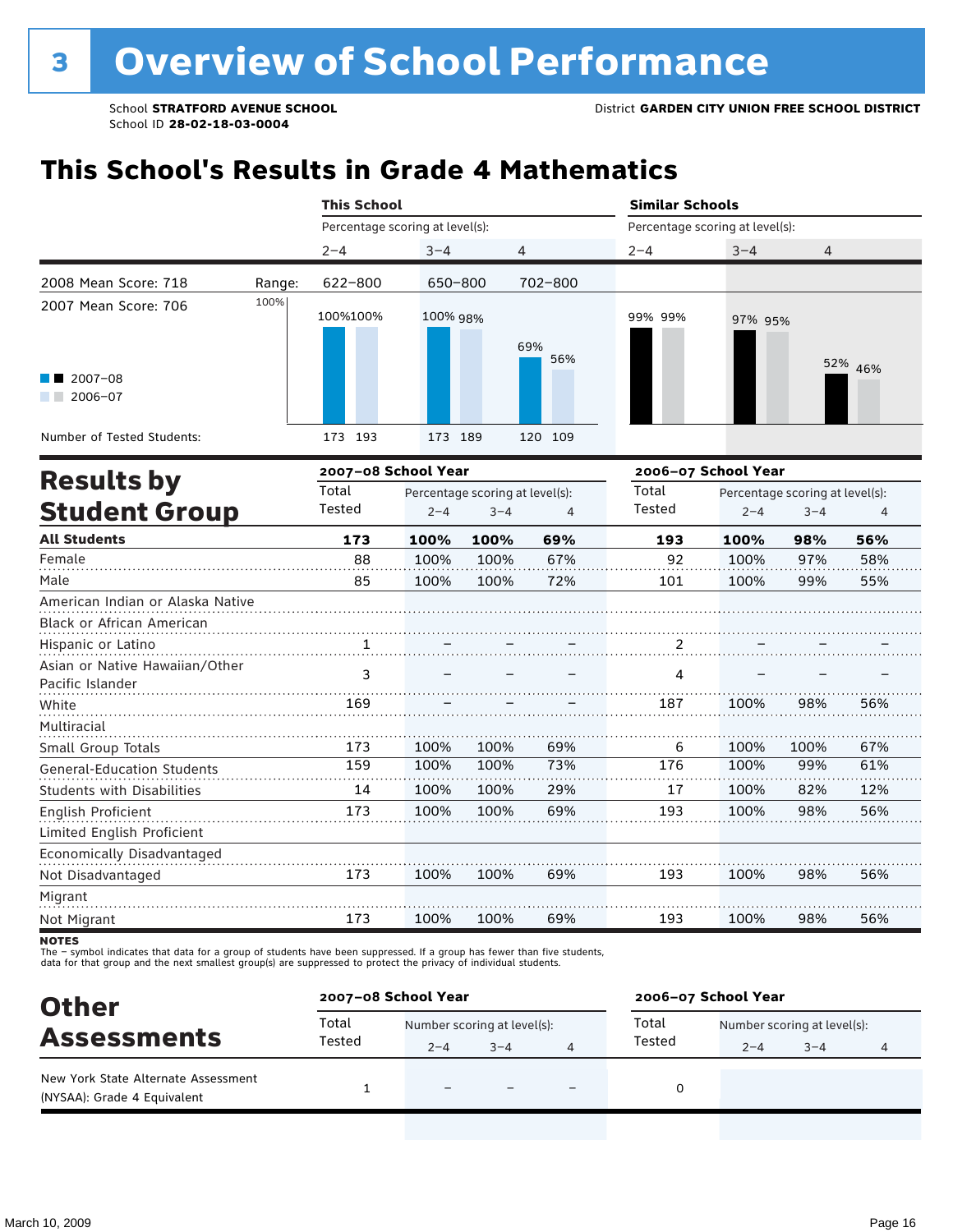### **This School's Results in Grade 4 Science**

|                                                               |        | <b>This School</b>              |            |                                                              |                     | <b>Similar Schools</b>          |                                                       |                |         |  |  |
|---------------------------------------------------------------|--------|---------------------------------|------------|--------------------------------------------------------------|---------------------|---------------------------------|-------------------------------------------------------|----------------|---------|--|--|
|                                                               |        | Percentage scoring at level(s): |            |                                                              |                     | Percentage scoring at level(s): |                                                       |                |         |  |  |
|                                                               |        | $2 - 4$                         | $3 - 4$    |                                                              | $\overline{4}$      | $2 - 4$                         | $3 - 4$                                               | $\overline{4}$ |         |  |  |
| 2008 Mean Score: 90                                           | Range: | $45 - 100$                      | $65 - 100$ |                                                              | $85 - 100$          |                                 |                                                       |                |         |  |  |
| 2007 Mean Score: 90                                           | 100%   | 100%100%                        | 99% 100%   |                                                              | 86% 85%             | 100%100%                        | 98% 98%                                               |                | 79% 79% |  |  |
| $2007 - 08$<br>$2006 - 07$                                    |        |                                 |            |                                                              |                     |                                 |                                                       |                |         |  |  |
| Number of Tested Students:                                    |        | 173 193                         | 172 193    |                                                              | 149 164             |                                 |                                                       |                |         |  |  |
| <b>Results by</b>                                             |        | 2007-08 School Year             |            |                                                              | 2006-07 School Year |                                 |                                                       |                |         |  |  |
| <b>Student Group</b>                                          |        | Total<br>Tested                 | $2 - 4$    | Percentage scoring at level(s):<br>$3 - 4$<br>$\overline{4}$ |                     | Total<br>Tested                 | Percentage scoring at level(s):<br>$3 - 4$<br>$2 - 4$ |                | 4       |  |  |
| <b>All Students</b>                                           |        | 173                             | 100%       | 99%                                                          | 86%                 | 193                             | 100%                                                  | 100%           | 85%     |  |  |
| Female                                                        |        | 88                              | 100%       | 99%                                                          | 86%                 | 92                              | 100%                                                  | 100%           | 82%     |  |  |
| Male                                                          |        | 85                              | 100%       | 100%                                                         | 86%                 | 101                             | 100%                                                  | 100%           | 88%     |  |  |
| American Indian or Alaska Native<br>Black or African American |        |                                 |            |                                                              |                     |                                 |                                                       |                |         |  |  |
| Hispanic or Latino                                            |        | 1                               |            |                                                              |                     | 2                               |                                                       |                |         |  |  |
| Asian or Native Hawaiian/Other<br>Pacific Islander            |        | 3                               |            |                                                              |                     | 4                               |                                                       |                |         |  |  |
| White                                                         |        | 169                             |            |                                                              |                     | 187                             | 100%                                                  | 100%           | 85%     |  |  |
| Multiracial                                                   |        |                                 |            |                                                              |                     |                                 |                                                       |                |         |  |  |
| Small Group Totals                                            |        | 173                             | 100%       | 99%                                                          | 86%                 | 6                               | 100%                                                  | 100%           | 83%     |  |  |
| <b>General-Education Students</b>                             |        | 159                             | 100%       | 99%                                                          | 90%                 | 176                             | 100%                                                  | 100%           | 89%     |  |  |
| <b>Students with Disabilities</b>                             |        | 14                              | 100%       | 100%                                                         | 43%                 | 17                              | 100%                                                  | 100%           | 41%     |  |  |
| <b>English Proficient</b>                                     |        | 173                             | 100%       | 99%                                                          | 86%                 | 193                             | 100%                                                  | 100%           | 85%     |  |  |
| Limited English Proficient                                    |        |                                 |            |                                                              |                     |                                 |                                                       |                |         |  |  |
| Economically Disadvantaged                                    |        |                                 |            |                                                              |                     |                                 |                                                       |                |         |  |  |
| Not Disadvantaged                                             |        | 173                             | 100%       | 99%                                                          | 86%                 | 193                             | 100%                                                  | 100%           | 85%     |  |  |
| Migrant                                                       |        |                                 |            |                                                              |                     |                                 |                                                       |                |         |  |  |
| Not Migrant                                                   |        | 173                             | 100%       | 99%                                                          | 86%                 | 193                             | 100%                                                  | 100%           | 85%     |  |  |

**NOTES** 

The – symbol indicates that data for a group of students have been suppressed. If a group has fewer than five students,<br>data for that group and the next smallest group(s) are suppressed to protect the privacy of individual

| <b>Other</b><br><b>Assessments</b>                                 | 2007-08 School Year |                             |         |  | 2006-07 School Year |                             |         |   |  |
|--------------------------------------------------------------------|---------------------|-----------------------------|---------|--|---------------------|-----------------------------|---------|---|--|
|                                                                    | Total<br>Tested     | Number scoring at level(s): |         |  | Total               | Number scoring at level(s): |         |   |  |
|                                                                    |                     | $2 - 4$                     | $3 - 4$ |  | Tested              | $2 - 4$                     | $3 - 4$ | 4 |  |
| New York State Alternate Assessment<br>(NYSAA): Grade 4 Equivalent |                     |                             |         |  |                     |                             |         |   |  |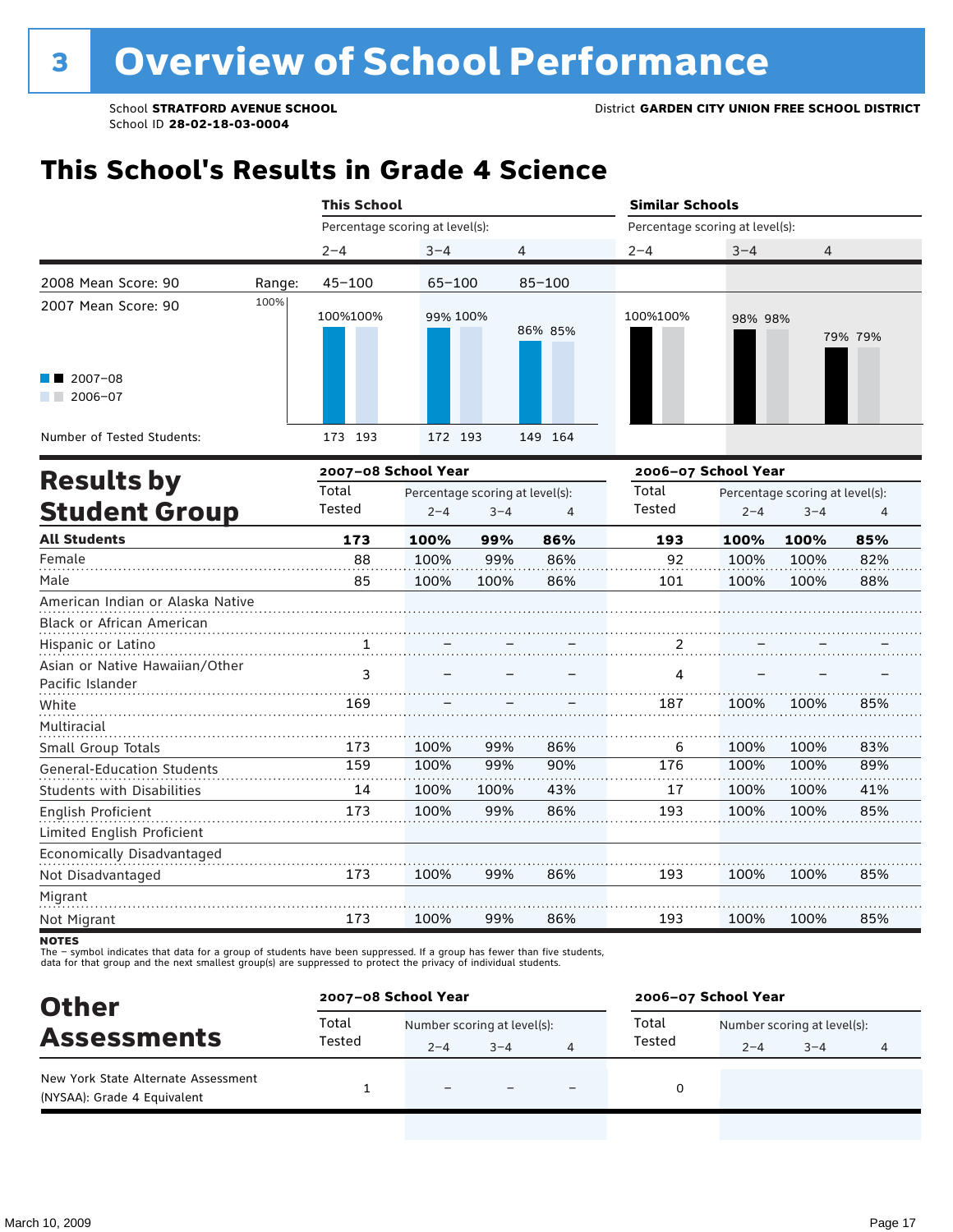# **This School's Results in Grade 5 English Language Arts**

|                                   |        | <b>This School</b>                       |         |         |                | <b>Similar Schools</b>          |                                 |         |         |  |
|-----------------------------------|--------|------------------------------------------|---------|---------|----------------|---------------------------------|---------------------------------|---------|---------|--|
|                                   |        | Percentage scoring at level(s):          |         |         |                | Percentage scoring at level(s): |                                 |         |         |  |
|                                   |        | $2 - 4$                                  | $3 - 4$ |         | 4              | $2 - 4$                         | $3 - 4$                         | 4       |         |  |
| 2008 Mean Score: 693              | Range: | 608-795                                  | 650-795 |         | $711 - 795$    |                                 |                                 |         |         |  |
| 2007 Mean Score: 705              | 100%   | 100%100%                                 | 98% 96% |         |                | 100% 99%                        | 95% 89%                         |         |         |  |
| $2007 - 08$<br>$2006 - 07$        |        |                                          |         |         | 33%<br>18%     |                                 |                                 |         | 13% 14% |  |
| Number of Tested Students:        |        | 193 196                                  | 189 188 |         | 35<br>65       |                                 |                                 |         |         |  |
|                                   |        | 2007-08 School Year                      |         |         |                | 2006-07 School Year             |                                 |         |         |  |
| <b>Results by</b>                 |        | Total<br>Percentage scoring at level(s): |         |         | Total          |                                 | Percentage scoring at level(s): |         |         |  |
| <b>Student Group</b>              |        | Tested                                   | $2 - 4$ | $3 - 4$ | $\overline{4}$ | Tested                          | $2 - 4$                         | $3 - 4$ | 4       |  |
| <b>All Students</b>               |        | 193                                      | 100%    | 98%     | 18%            | 196                             | 100%                            | 96%     | 33%     |  |
| Female                            |        | 89                                       | 100%    | 98%     | 18%            | 95                              | 100%                            | 96%     | 35%     |  |
| Male                              |        | 104                                      | 100%    | 98%     | 18%            | 101                             | 100%                            | 96%     | 32%     |  |
| American Indian or Alaska Native  |        |                                          |         |         |                |                                 |                                 |         |         |  |
| <b>Black or African American</b>  |        |                                          |         |         |                | $\frac{1}{\cdots}$              |                                 |         |         |  |
| Hispanic or Latino                |        | 2                                        |         |         |                | $\overline{2}$                  |                                 |         |         |  |
| Asian or Native Hawaiian/Other    |        | 4                                        |         |         |                | 4                               |                                 |         |         |  |
| Pacific Islander                  |        |                                          |         |         |                |                                 |                                 |         |         |  |
| White                             |        | 187                                      | 100%    | 98%     | 17%            | 189                             | 100%                            | 96%     | 33%     |  |
| Multiracial                       |        |                                          |         |         |                |                                 |                                 |         |         |  |
| Small Group Totals                |        | 6                                        | 100%    | 100%    | 50%            | 7                               | 100%                            | 100%    | 43%     |  |
| <b>General-Education Students</b> |        | 174                                      | 100%    | 99%     | 20%            | 180                             | 100%                            | 97%     | 36%     |  |
| <b>Students with Disabilities</b> |        | 19                                       | 100%    | 84%     | 5%             | 16                              | 100%                            | 81%     | 0%      |  |
| English Proficient                |        | 193                                      | 100%    | 98%     | 18%            | 196                             | 100%                            | 96%     | 33%     |  |
| Limited English Proficient        |        |                                          |         |         |                |                                 |                                 |         |         |  |
| Economically Disadvantaged        |        |                                          |         |         |                |                                 |                                 |         |         |  |
| Not Disadvantaged                 |        | 193                                      | 100%    | 98%     | 18%            | 196                             | 100%                            | 96%     | 33%     |  |
| Migrant                           |        |                                          |         |         |                |                                 |                                 |         |         |  |
| Not Migrant                       |        | 193                                      | 100%    | 98%     | 18%            | 196                             | 100%                            | 96%     | 33%     |  |

**NOTES** 

The – symbol indicates that data for a group of students have been suppressed. If a group has fewer than five students,<br>data for that group and the next smallest group(s) are suppressed to protect the privacy of individual

| <b>Other</b>                                                                                         |        | 2007-08 School Year         |         |     |        | 2006-07 School Year         |         |     |  |  |
|------------------------------------------------------------------------------------------------------|--------|-----------------------------|---------|-----|--------|-----------------------------|---------|-----|--|--|
| <b>Assessments</b>                                                                                   | Total  | Number scoring at level(s): |         |     | Total  | Number scoring at level(s): |         |     |  |  |
|                                                                                                      | Tested | $2 - 4$                     | $3 - 4$ | 4   | Tested | $2 - 4$                     | $3 - 4$ | 4   |  |  |
| New York State Alternate Assessment<br>(NYSAA): Grade 5 Equivalent                                   |        |                             |         |     | 4      |                             |         |     |  |  |
| New York State English as a Second<br>Language Achievement Test (NYSESLAT) <sup>+</sup> :<br>Grade 5 |        | N/A                         | N/A     | N/A | 0      | N/A                         | N/A     | N/A |  |  |

† These counts represent recently arrived LEP students who used the NYSESLAT to fulfill the English language arts participation requirement.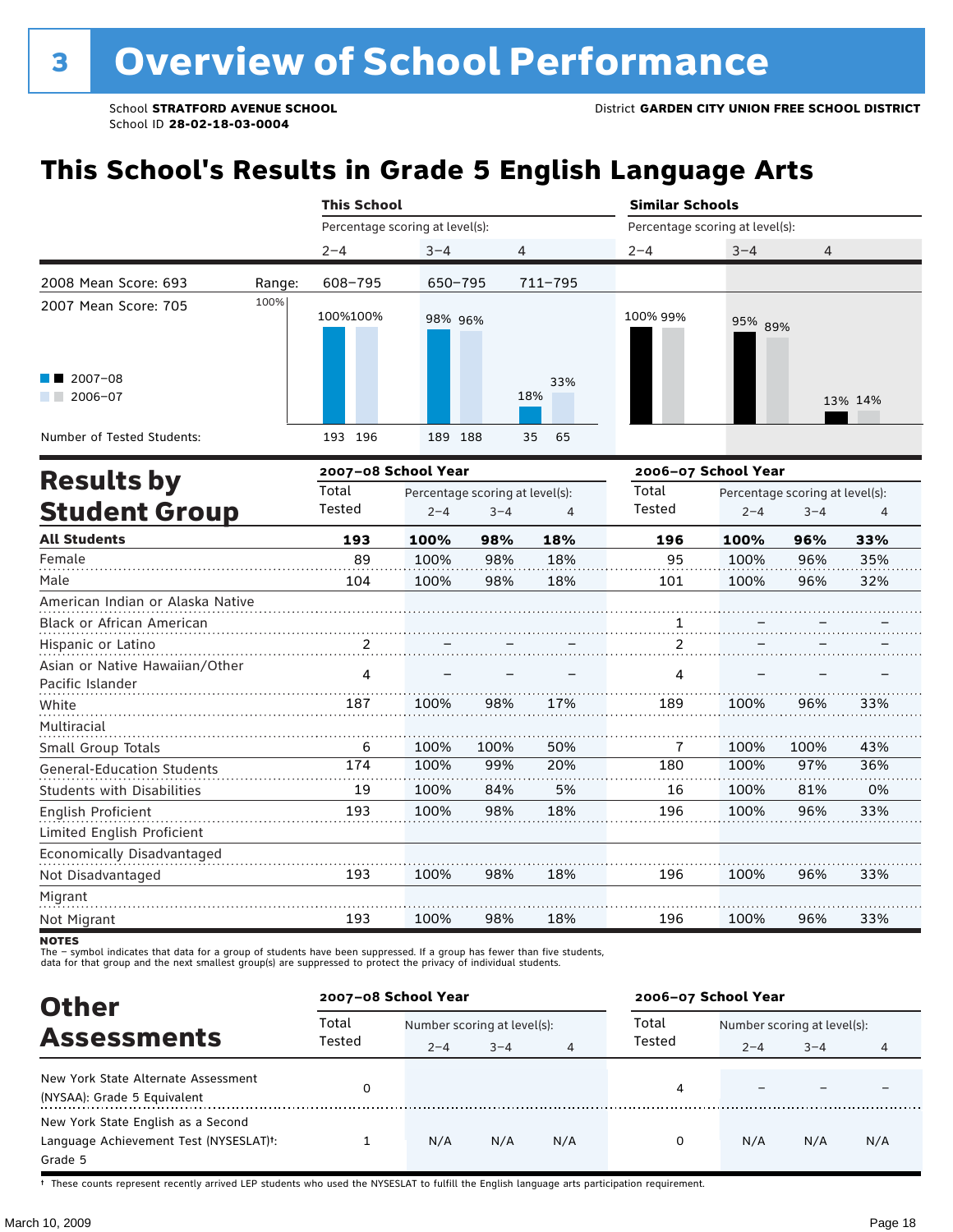## **This School's Results in Grade 5 Mathematics**

| <b>This School</b>  |                    |      |                                                                  | <b>Similar Schools</b>                                                |         |         |                                                                                      |  |
|---------------------|--------------------|------|------------------------------------------------------------------|-----------------------------------------------------------------------|---------|---------|--------------------------------------------------------------------------------------|--|
|                     |                    |      |                                                                  |                                                                       |         |         |                                                                                      |  |
| $2 - 4$             | $3 - 4$            |      |                                                                  | $2 - 4$                                                               | $3 - 4$ | 4       |                                                                                      |  |
| 619-780             |                    |      |                                                                  |                                                                       |         |         |                                                                                      |  |
| 100% 99%            |                    |      |                                                                  | 99% 99%                                                               |         |         |                                                                                      |  |
|                     |                    |      |                                                                  |                                                                       |         |         | 37%                                                                                  |  |
| 193 196             |                    |      |                                                                  |                                                                       |         |         |                                                                                      |  |
| 2007-08 School Year |                    |      | 2006-07 School Year                                              |                                                                       |         |         |                                                                                      |  |
| Total<br>Tested     | $2 - 4$<br>$3 - 4$ |      | $\overline{4}$                                                   | Total<br>Tested                                                       | $2 - 4$ | $3 - 4$ | 4                                                                                    |  |
| 193                 | 100%               | 98%  | 59%                                                              | 197                                                                   | 99%     | 97%     | 60%                                                                                  |  |
| 89                  | 100%               | 100% | 60%                                                              | 97                                                                    | 99%     | 97%     | 57%                                                                                  |  |
| 104                 | 100%               | 97%  | 58%                                                              | 100                                                                   | 100%    | 97%     | 64%                                                                                  |  |
|                     |                    |      |                                                                  |                                                                       |         |         |                                                                                      |  |
|                     |                    |      |                                                                  | 1                                                                     |         |         |                                                                                      |  |
| 2                   |                    |      |                                                                  | $\overline{2}$                                                        |         |         |                                                                                      |  |
| 5                   |                    |      |                                                                  | 4                                                                     |         |         |                                                                                      |  |
| 186                 | 100%               | 98%  | 58%                                                              | 190                                                                   | 100%    | 97%     | 60%                                                                                  |  |
| 7                   | 100%               | 100% | 71%                                                              | 7                                                                     | 86%     | 86%     | 71%                                                                                  |  |
| 174                 | 100%               | 99%  | 64%                                                              | 181                                                                   | 100%    | 99%     | 65%                                                                                  |  |
| 19                  | 100%               | 89%  | 11%                                                              | 16                                                                    | 94%     | 75%     | 13%                                                                                  |  |
| 192                 |                    |      |                                                                  | 197                                                                   | 99%     | 97%     | 60%                                                                                  |  |
| $\mathbf{1}$        |                    |      |                                                                  |                                                                       |         |         |                                                                                      |  |
|                     |                    |      |                                                                  |                                                                       |         |         |                                                                                      |  |
| 193                 | 100%               | 98%  | 59%                                                              | 197                                                                   | 99%     | 97%     | 60%                                                                                  |  |
|                     |                    |      |                                                                  |                                                                       |         |         |                                                                                      |  |
| 193                 | 100%               | 98%  | 59%                                                              | 197                                                                   | 99%     | 97%     | 60%                                                                                  |  |
|                     |                    |      | Percentage scoring at level(s):<br>650-780<br>98% 97%<br>190 191 | 4<br>699-780<br>59% 60%<br>113 119<br>Percentage scoring at level(s): |         |         | Percentage scoring at level(s):<br>96% 92%<br>48%<br>Percentage scoring at level(s): |  |

**NOTES** 

The – symbol indicates that data for a group of students have been suppressed. If a group has fewer than five students,<br>data for that group and the next smallest group(s) are suppressed to protect the privacy of individual

| <b>Other</b><br><b>Assessments</b>                                 | 2007-08 School Year |                             |         |  | 2006-07 School Year |                             |                          |   |  |
|--------------------------------------------------------------------|---------------------|-----------------------------|---------|--|---------------------|-----------------------------|--------------------------|---|--|
|                                                                    | Total               | Number scoring at level(s): |         |  | Total               | Number scoring at level(s): |                          |   |  |
|                                                                    | Tested              | $2 - 4$                     | $3 - 4$ |  | Tested              | $2 - 4$                     | $3 - 4$                  | 4 |  |
| New York State Alternate Assessment<br>(NYSAA): Grade 5 Equivalent |                     |                             |         |  | 4                   |                             | $\overline{\phantom{0}}$ |   |  |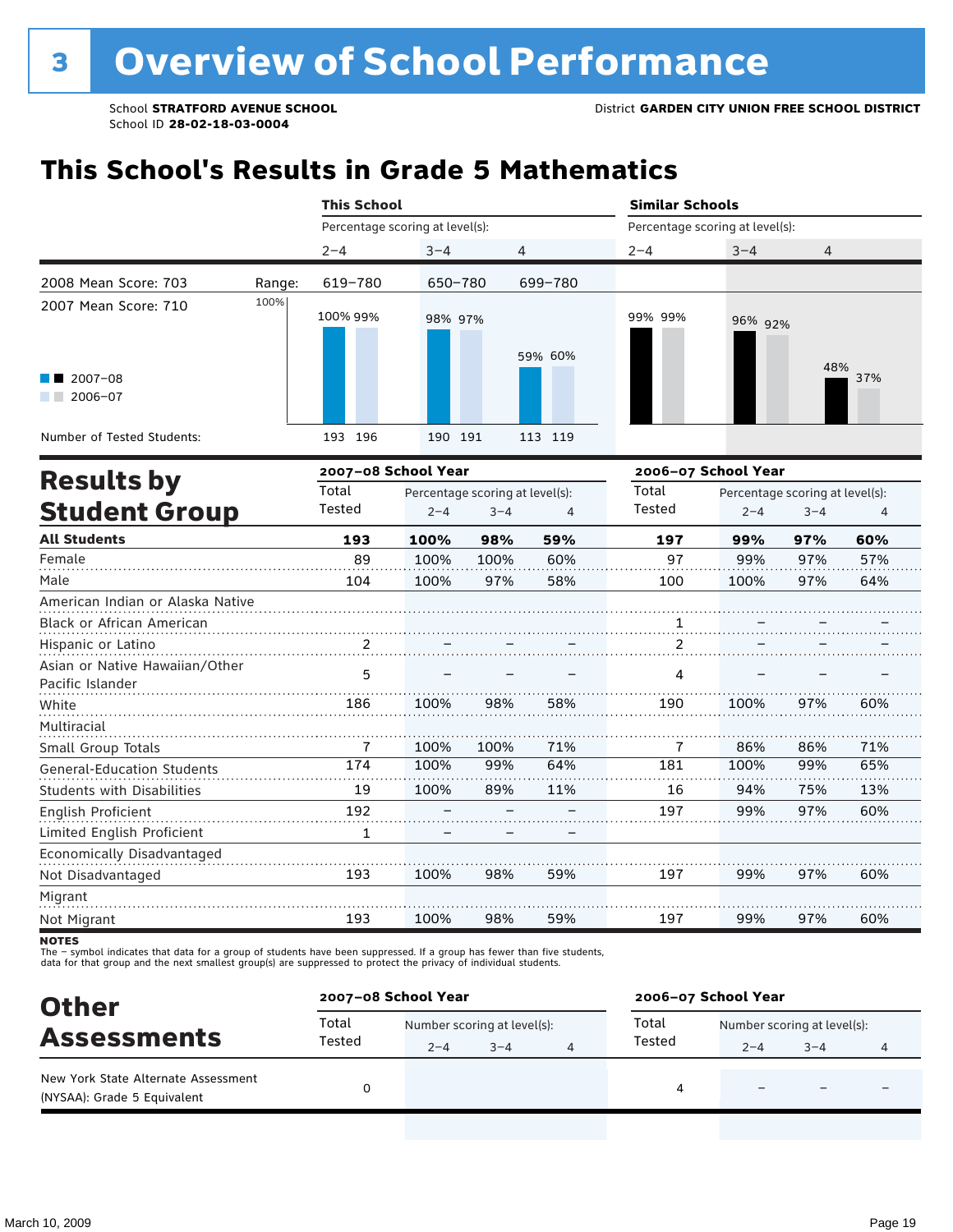# **This School's Results in Grade 6 English Language Arts**

|                                   | <b>This School</b> |                                 |                                 | <b>Similar Schools</b>          |                                 |         |   |  |
|-----------------------------------|--------------------|---------------------------------|---------------------------------|---------------------------------|---------------------------------|---------|---|--|
|                                   |                    | Percentage scoring at level(s): |                                 | Percentage scoring at level(s): |                                 |         |   |  |
|                                   | $2 - 4$            | $3 - 4$                         | 4                               | $2 - 4$                         | $3 - 4$                         | 4       |   |  |
| Range:                            |                    |                                 |                                 |                                 |                                 |         |   |  |
| 100%                              |                    |                                 |                                 |                                 |                                 |         |   |  |
|                                   |                    |                                 |                                 |                                 |                                 |         |   |  |
|                                   |                    |                                 |                                 |                                 |                                 |         |   |  |
|                                   |                    |                                 |                                 |                                 |                                 |         |   |  |
| 2007-08<br>$2006 - 07$            |                    |                                 |                                 |                                 |                                 |         |   |  |
|                                   |                    |                                 |                                 |                                 |                                 |         |   |  |
| Number of Tested Students:        |                    |                                 |                                 |                                 |                                 |         |   |  |
|                                   |                    | 2007-08 School Year             |                                 |                                 | 2006-07 School Year             |         |   |  |
| <b>Results by</b>                 | Total              |                                 | Percentage scoring at level(s): | Total                           | Percentage scoring at level(s): |         |   |  |
| <b>Student Group</b>              | Tested             | $2 - 4$                         | $3 - 4$<br>$\overline{4}$       | Tested                          | $2 - 4$                         | $3 - 4$ | 4 |  |
| <b>All Students</b>               |                    |                                 |                                 |                                 |                                 |         |   |  |
| Female                            |                    |                                 |                                 |                                 |                                 |         |   |  |
| Male                              |                    |                                 |                                 |                                 |                                 |         |   |  |
| American Indian or Alaska Native  |                    |                                 |                                 |                                 |                                 |         |   |  |
| Black or African American         |                    |                                 |                                 |                                 |                                 |         |   |  |
| Hispanic or Latino                |                    |                                 |                                 |                                 |                                 |         |   |  |
| Asian or Native Hawaiian/Other    |                    |                                 |                                 |                                 |                                 |         |   |  |
| Pacific Islander                  |                    |                                 |                                 |                                 |                                 |         |   |  |
| White                             |                    |                                 |                                 |                                 |                                 |         |   |  |
| Multiracial                       |                    |                                 |                                 |                                 |                                 |         |   |  |
| Small Group Totals                |                    |                                 |                                 |                                 |                                 |         |   |  |
| <b>General-Education Students</b> |                    |                                 |                                 |                                 |                                 |         |   |  |
| <b>Students with Disabilities</b> |                    |                                 |                                 |                                 |                                 |         |   |  |
| English Proficient                |                    |                                 |                                 |                                 |                                 |         |   |  |
| Limited English Proficient        |                    |                                 |                                 |                                 |                                 |         |   |  |
| Economically Disadvantaged        |                    |                                 |                                 |                                 |                                 |         |   |  |
| Not Disadvantaged                 |                    |                                 |                                 |                                 |                                 |         |   |  |
| Migrant                           |                    |                                 |                                 |                                 |                                 |         |   |  |
| Not Migrant                       |                    |                                 |                                 |                                 |                                 |         |   |  |
| <b>NOTES</b>                      |                    |                                 |                                 |                                 |                                 |         |   |  |

The – symbol indicates that data for a group of students have been suppressed. If a group has fewer than five students,<br>data for that group and the next smallest group(s) are suppressed to protect the privacy of individual

| <b>Other</b>                                                                            | 2007-08 School Year |                             |         |                | 2006-07 School Year |                             |         |     |  |
|-----------------------------------------------------------------------------------------|---------------------|-----------------------------|---------|----------------|---------------------|-----------------------------|---------|-----|--|
| <b>Assessments</b>                                                                      | Total               | Number scoring at level(s): |         |                | Total               | Number scoring at level(s): |         |     |  |
|                                                                                         | Tested              | $2 - 4$                     | $3 - 4$ | $\overline{4}$ | Tested              | $2 - 4$                     | $3 - 4$ | 4   |  |
| New York State Alternate Assessment<br>(NYSAA): Grade 6 Equivalent                      |                     |                             |         |                |                     |                             |         |     |  |
| New York State English as a Second<br>Language Achievement Test (NYSESLAT)t:<br>Grade 6 | 0                   | N/A                         | N/A     | N/A            | 0                   | N/A                         | N/A     | N/A |  |

† These counts represent recently arrived LEP students who used the NYSESLAT to fulfill the English language arts participation requirement.